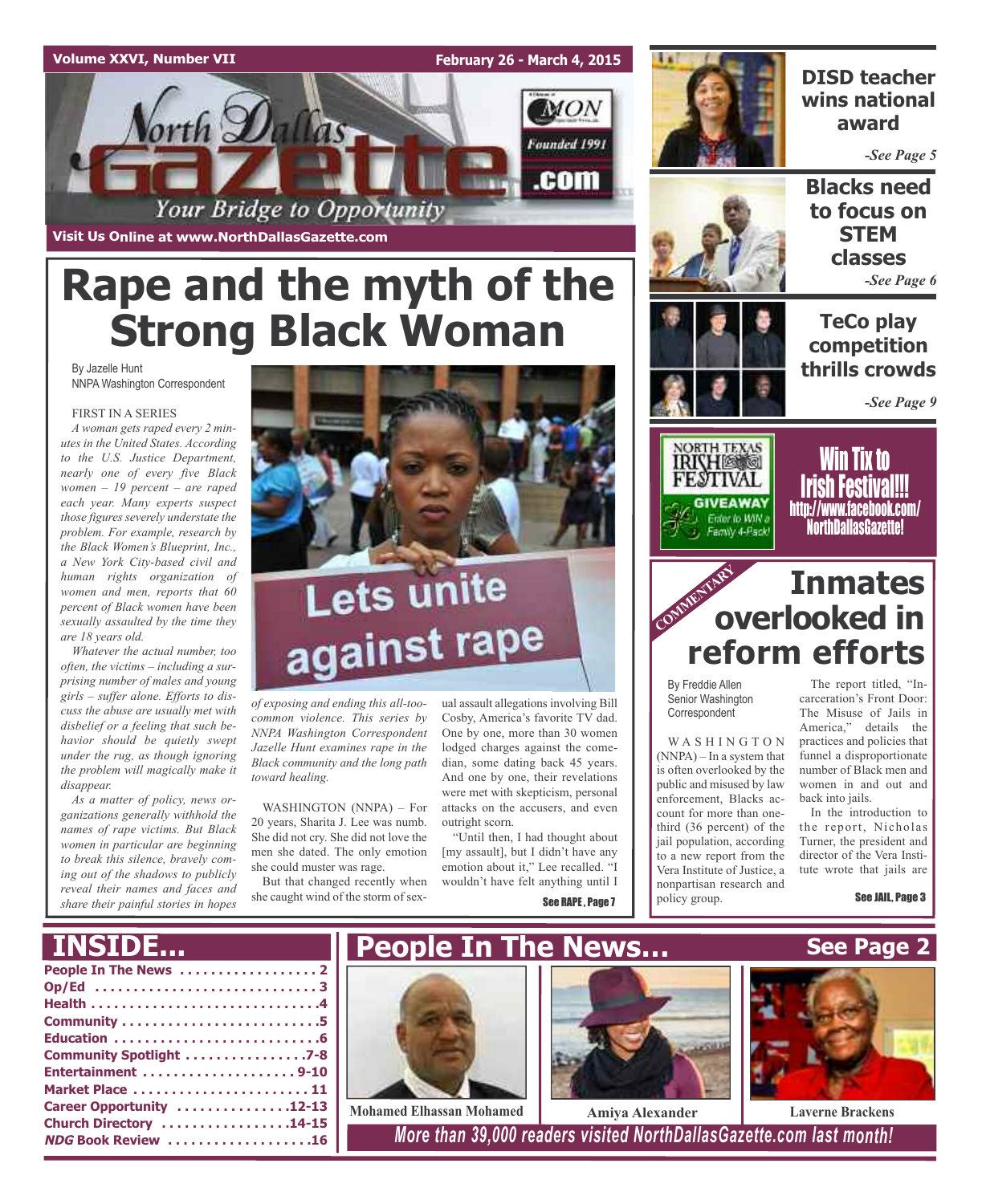## **People in the News www.NorthDallasGazette.com**

# **Mohamed Elhassan Mohamed**

Mohamed Elhassan Mohamed, born in Sudan in 1961 but long time resident of Irving, has announced plans to run for President of the African nation Sudan. The oldest of nine boys, he is now the father of seven children.

Mohamed's journey in America has taken him from selling hot dogs on the street corners of New York City to driving cabs in Dallas before he went on to own a cab company. The company grew to 200 driv-



ers in the ranks before he sold Jet Taxi to Yellow Cab.

His childhood in the African village was filled with hardships and struggles, but Mohamed aspired for more and gained his de-

# **Amiya Alexander**

Detroit, MI (Black-News.com) -- Dancer and aspiring Obstetrician Amiya Alexander, is the owner of the only dance studio on wheels, Amiya's Mobile Dance Academy. She started her business as a 9 year old entrepreneur who provides dance training and community programs for all youth. Since the start of her business, Amiya has been featured on the *Tyra Banks Show*, Disney, CBS News, Fox 2, and *The Doctors* TV show, just to name a few. Her business has been a true accomplishment. Amiya's



positive attitude and elimination of "can't in her vocabulary has contributed to her success."

Amiya's entrepreneurial spirit comes from her mother who is a Registered Nurse; she also owns busi-

# **Laverne Brackens**

Laverne Brackens is the focal point of interests born and raised in Fairfield, Texas

A textile artist from Fairfield, Texas, Laverne Brackens represents a long tradition of improvisational quilt making among African-American women. Born in 1927, Brackens learned the art of quilt making as a child by helping her mother tack quilts. However, Brackens did not begin making them herself until 1987 when she retired from her career as a cook following an accident.

Today, Brackens is among four generations of



family quilt makers including her mother, Gladys Henry; her daughter, Sherry Byrd; and her grandchildren.

A highly productive quilter, Brackens is known for her improvisational technique that uses bold, bright colors and often features

letters and numbers.

"I don't go by patterns," says Brackens. "I make it up out of my head. When you pick up the material and start working with it, that's when you know what [the quilt] will be."

Brackens' quilts regularly feature an off-center centerpiece, rotating printed stripes, and both horizontal and vertical stripping, all contributing to art works that are distinct and unexpected.

These distinctive quilts have been featured in numerous exhibitions and documented in many books and publications. Notably, in 1996, her quilts and those of her family members' were featured in the exhibiica so he found himself selling hot dogs, candy, and newspapers in Manhattan.

"I realized this wasn't enough for me, and I packed my bag and moved to Dallas, Texas y'all," Mohamed shared.

He started out as a pizza delivery man before he became a taxi driver. But while he was working he was also pursuing his education in America at Spring Creek Community College in Plano.

"I excelled in the transportation and communication businesses which helped me as an entrepreneur."

model, many of the participants look up to Amiya and would like to follow in her footsteps.

Amiya's response to her positive influence is, "building the kids self esteem makes me feel really good because it lets me know that I'm doing something right.

As a result of her doing things right, the doctors on The Doctors TV show donated a \$25,000 scholarship and created a website so others can contribute to help Amiya as she strives to go to college to pursue her dreams of being an Obstetrician. Children and teens join Amiya, as she teaches

in Atlanta.

2006.

In addition to Jet Taxi, Mohamed created two companies, one in America called Paradise Prime Investment, and one in Sudan called AlSufi International for solar energy. He serves as president of the AlSufi Center in Irving.

Also, Mohamed still takes time to help others in his adopted homeland, serving as a mentor at Jack E. Singely Academy High school in Irving.

But his love for his native land has led him to stay involved. He serves as the vice president of the National Reform Party in Sudan and was nominated

for President in 2010 and 2015.

"When I went for the elections in 2010 they were rigid. When I was there my country was worse than I had left it. I saw people starve, and babies, die, and women cry in Darfur. No peace. No justice. So I am back to save my Sudan, so help me God. I'm hope for my country to become great, and to reestablish good connections with America. My country is going through economic hardship because of the embargo, and I would like to lift it."

dance in her personal dance studio on her pink dance bus. Amiya's Mobile Dance Academy travels to various communities to bring dance to its participants. The dance bus has festive décor that resembles a hip hop dance studio. Amiya teaches modern, African, Hip Hop, Flamenco, Jazz, Lyrical, and Salsa dance to her eager students. The variety of dance keeps her students intrigued and allows Amiya to reach many age groups and ethnicities.

Amiya has been dancing since the age of two and because it has been her passion for over a decade, she can relate to many of the participants of Amiya's Mobile Dance Academy. This allows the students to feel close to Amiya and creates an atmosphere that cannot be described.

This atmosphere is boosted once the families are informed of Amiya's non-profit company; Rising Stars Dance With Me Program. This program offers scholarships and garments to the underprivileged. It helps them with funds to receive dance lessons and provides leotards, tap shoes, and other gear to ensure the dancer's success.



*2 | February 26 - March 4, 2015 | North Dallas Gazette*

encourages them to rise

above all odds and pursue their dreams. As a role

not have an opportunity to do what they love because of their circumstances. She

nesses that help the commu-

Unfortunately his degree was not accepted in Amer-

the mid-1980's."

gree from Cairo University in Khartoum in philosophy. Education has it's benefits, but it is not a magic bullet to solve all problems, Mohamed shared, "My struggle did not decrease, but my ambition increased. I worked at Khartoum International airport as an employee of assistance clearance customs until I became the director of clearance customs, and the president of workers. Once I realized my dream was bigger than what Sudan had to offer I immigrated to America in

With her mother's support, Amiya did not allow her age to limit her ability to do everything she set her mind to do. Amiya's Mobile Dance Academy's mission "is to further the art of dance in an extended cultural community which will provide dance training and community programs for all youth. She targets under privileged youth, who may

nity.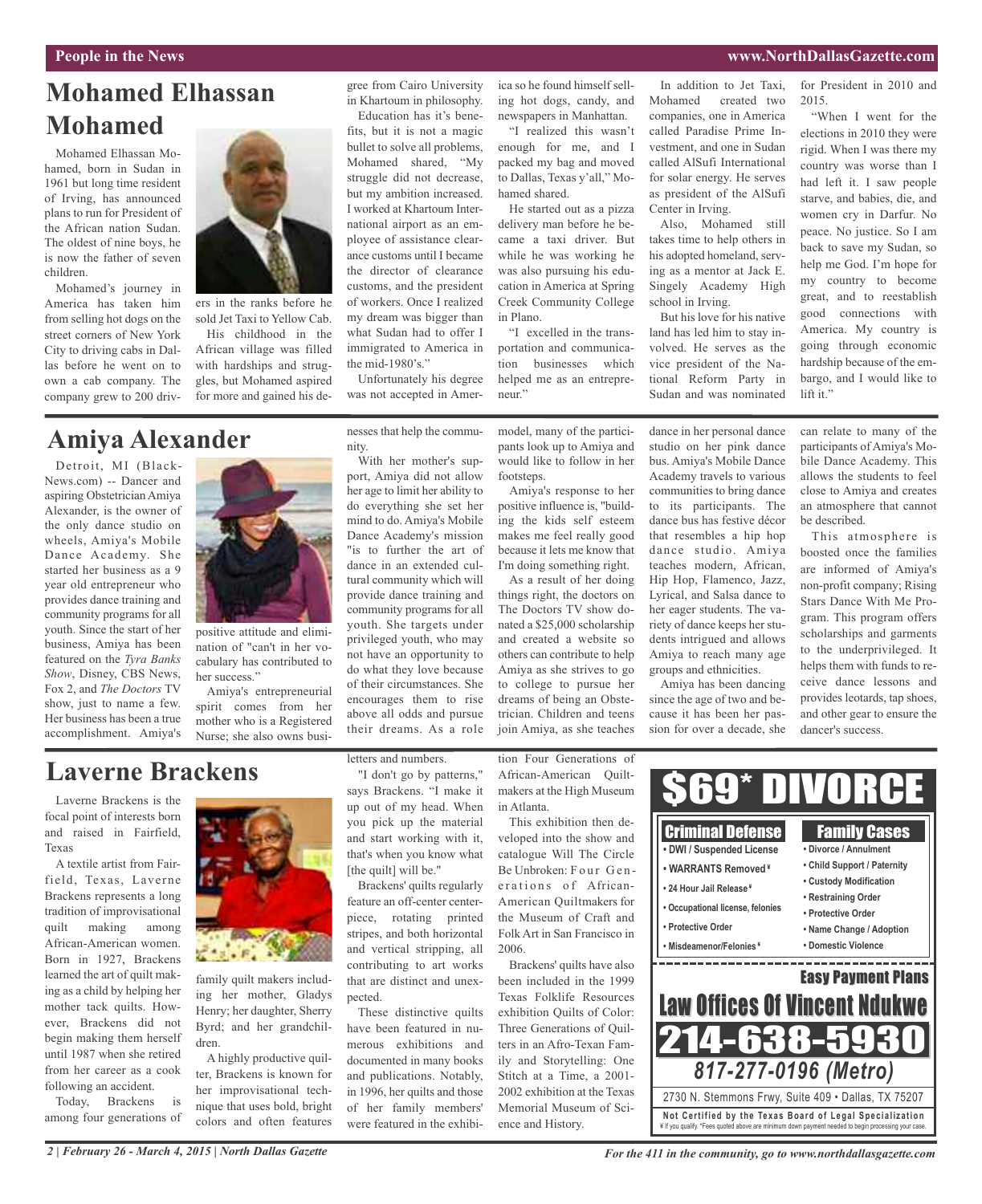

*unsolicited material and reserves the right to edit and make appropriate revisions.*

*"Do what you say you are going to do ... when you say you are going to do it."*

**Publisher's Office:** publisher@northdallasgazette.com

**Sales Department:** marketing@northdallasgazette.com

## **Editorial Department:**

editor@northdallasgazette.com

## **Online:**

www.NorthDallasGazette.com www.twitter.com/NDGEditor www.facebook.com/NorthDallasGazette www.pinterest.com/NDallasGazette

# STAFF

**Chairman Emeritus** *Jim Bochum 1933 – 2009*

**Published By** *Minority Opportunity News, Inc.*

> **Web Master** *Todd Jones*

**Special Projects Manager** *Edward Dewayne "Preacher Boy" Gibson, Jr. James C. Allen*

**Community Marketing** *Nina Garcia*

**Religious/ Marketing Editor** *Shirley Demus Tarpley*

## **Advisory Board:**

*John Dudley Myrtle Hightower Fred Moses Annie Dickson Cecil Starks Willie Wattley Coty Rodriguez-Anderson B. J. Williams Denise Upchurch Barbara Simpkins, ADVISORY BOARD SECRETARY*

**and Entertainment** *Jessica Brewer* **Contributing Writers**

**Editor** *Ruth Ferguson*

**VP of Digital Marketing**

*Jackie Hardy Ivy N. McQuain Terri Schlichenmeyer Nicole Scott*

*Tamarind Phinisee*

**Editorial Writers** *Ivy N. McQuain Ruth Ferguson Nicole Scott*

**Production** *David Wilfong*

## **Advisory Board Committees:**

*Public Relations Planning and Implementation* Cecil Starks, CHAIRPERSON

*Business Growth Referral* John Dudley, CHAIRPERSON

*Program Policy Development* Annie Dickson, CHAIRPERS

*Quality Assurance* Myrtle Hightower, CHAIRPERSO Coty Rodriguez

*The North Dallas Gazette, formerly Minority Opportunity News, was founded in July 1991, by Mr.Jim Bochum and Mr.Thurman R. Jones. North Dallas Gazette is a wholly owned subsidairy of Minority Opportunity News, Inc.*

# **DuBois and Trotter: My civil rights heroes**

By George E. Curry NNPA Columnist

In the interest of full disclosure, I have been a W.E.B. DuBois fanatic since my teenage years in Tuscaloosa, Ala. I have a healthy collection of books by and about DuBois, including David Levering Lewis' two-volume biography of DuBois (W.E.B. Du Bois: The Fight for Equality and the American Century 1919-1963 and W. E. B. DuBois: Biography of a Race, 1868-1919), each a winner of the Pulitzer Prize.

I first became enamored of DuBois at Druid High

# **JAIL,** continued from Page <sup>1</sup>

necessary for some people, jurisdictions and Immigrabut too often ordinary people are "held for minor violations minor violations such as driving with a suspended license, public intoxication, or shoplifting because they cannot afford

roughly 75 percent of sentenced offenders and those awaiting trial in jail were there on nonviolent traffic, property, drug, or public order offenses. And while they sit, life goes on without them. Bills pile up, rent goes unpaid and hourly wage workers watch paychecks shrink or they just get fired.

stay in jail.'

people often use "jails" and "prisons" interchangeably, but these tools of the criminal justice system serve dis-

Pretrial detainees, locally and state sentenced inmates, apprehended pretrial or sentenced inmates from other

School when I learned he was the polar opposite of Booker T. Washington. In his Atlanta Compromise speech in 1895, Booker T. said in defense of racial segregation, "In all things that are purely social we can be as separate as the fingers, yet one as the hand in all things essential to mutual progress."

DuBois, on the other hand, was unwilling to settle for anything less than full economic, social and political equality for African Americans.

When I learned that DuBois and I shared the same birthday – February 23 – I was ecstatic. I was

tion and Customs Enforcement (ICE) detainees all bunk in local jails, while local jurisdictions collect fees. Sentences can range from a few hours to months for more serious offenses or overcrowding at other facil-

But just like mass incarceration in prisons was sparked by the War on Drugs, the growth in the jail population also soared because of drug arrests.

"From 1981 until 2006, when they peaked, total drug arrests more than tripled, from 560,000 to 1.9 million, and the drug arrest rate (per 100,000) grew 160 percent," according to the Vera report. "The share of people in jail accused or convicted of a drug crime increased sharply in the

Even though, state and federal prisons house more inmates, jails record about 19 times more admissions. African Americans account for 25 percent of the 12 million jail admissions every

"Black males, in particular, are arrested at a younger age and at higher rates than their white counterparts, often giving them a longer 'rap'sheet regardless of the charges or the eventual dispositions of the cases," the report explained. "Schools in minority neighborhoods are more likely to have law

ities.

1980s."

year.

born at 11:30 at night and told Mama if she had waited another 31 minutes, I don't know if I would have ever forgiven her, not that the timing of my entry into this world was under her control.

Enough disclosure.

As much as I admire William Edward Burghardt DuBois – my middle name is also Edward – in temperament, I am probably more like William Monroe Trotter than DuBois. And we both pursued full-time careers in journalism.

Even during Black History Month, I am surprised that Trotter's name is rarely, if ever, mentioned.

enforcement officers on site and to embrace 'zero tolerance' policies."

The report continued: "With arrest records on file at earlier ages, subsequent contacts with police result in more severe case outcomes as these young men come of age.'

When people suffering from mental health disorders find themselves homeless, unemployed, or on drugs they are arrested for minor crimes at higher rates than other offenders and spend time in jail where their conditions deteriorate.

"Serious mental illness, which includes bipolar disorder, schizophre¬nia, and major depression, affects an estimated 14.5 percent of men and 31 percent of women in jails – rates that are four to six times high¬er than in the general population," the report said. "According to the [Bureau of Justice Statistics], 60 percent of jail inmates reported having had symptoms of a mental health disor¬der in the prior twelve months."

On the inside, jailed inmates with few options pay private phone companies exorbitant fees to stay in touch with loved ones on the outside. Some jails also charge for laundry services, room and board, and medical care.

"Add to this child support payments, credit card debt, rent, and other living expenses that can accumulate during incarceration – often

Born in Chillicothe, Ohio, Trotter grew up in Boston. He graduated magna cum laude and Phi Beta Kappa from Harvard in 1895 – the same year DuBois became the first African American to earn a Ph.D from the university. A year later, Trotter earned a master's degree from Harvard in finance but could not find a job in banking because of his race. Instead, Trotter worked at his father's real estate company.

In 1901, he and George Forbes founded the Boston Guardian newspaper, an uncompromising voice for

### See HEROES Page 16

with late charges or compounded interested tacked on – the financial picture for many leaving jail is very bleak," said the report. High bail amounts often contribute to that bleak financial picture and "combined with overloaded courts, a situation arises in which defendants can spend more time in jail pretrial than the longest sentence they could receive if convicted."

The report recommended introducing debt payment plans, making basic re-entry tools available for everyone leaving jail, and problemsolving courts that address socioeconomic issues surrounding incarceration including substance abuse, mental illness and homelessness.

While some jurisdictions have made modest gains in steering individuals away from jails and curbing the length of sentences, the report said that systemic reform would take significant cooperation among all local law enforcement officials.

"The misuse of jails is neither inevitable nor irreversible," the report said. "To both scale back and improve how jails are used in a sustainable way, localities must engage all justice system actors in collaborative study and action. Only in this way can jurisdictions hope to make the systemic changes needed to stem the tide of people entering jails and to shorten the stay for those admitted.'

bail as low as \$500." The report said that

Turner added: "Single parents may lose custody of their children, sole wageearners in families, their jobs – while all of us, the taxpayers, pay for them to

In everyday dialogue, tinct purposes.

"Unlike state prisons, which almost exclusively hold people serving state sentences, jail populations are heterogeneous, making them particularly challenging to manage," the report said.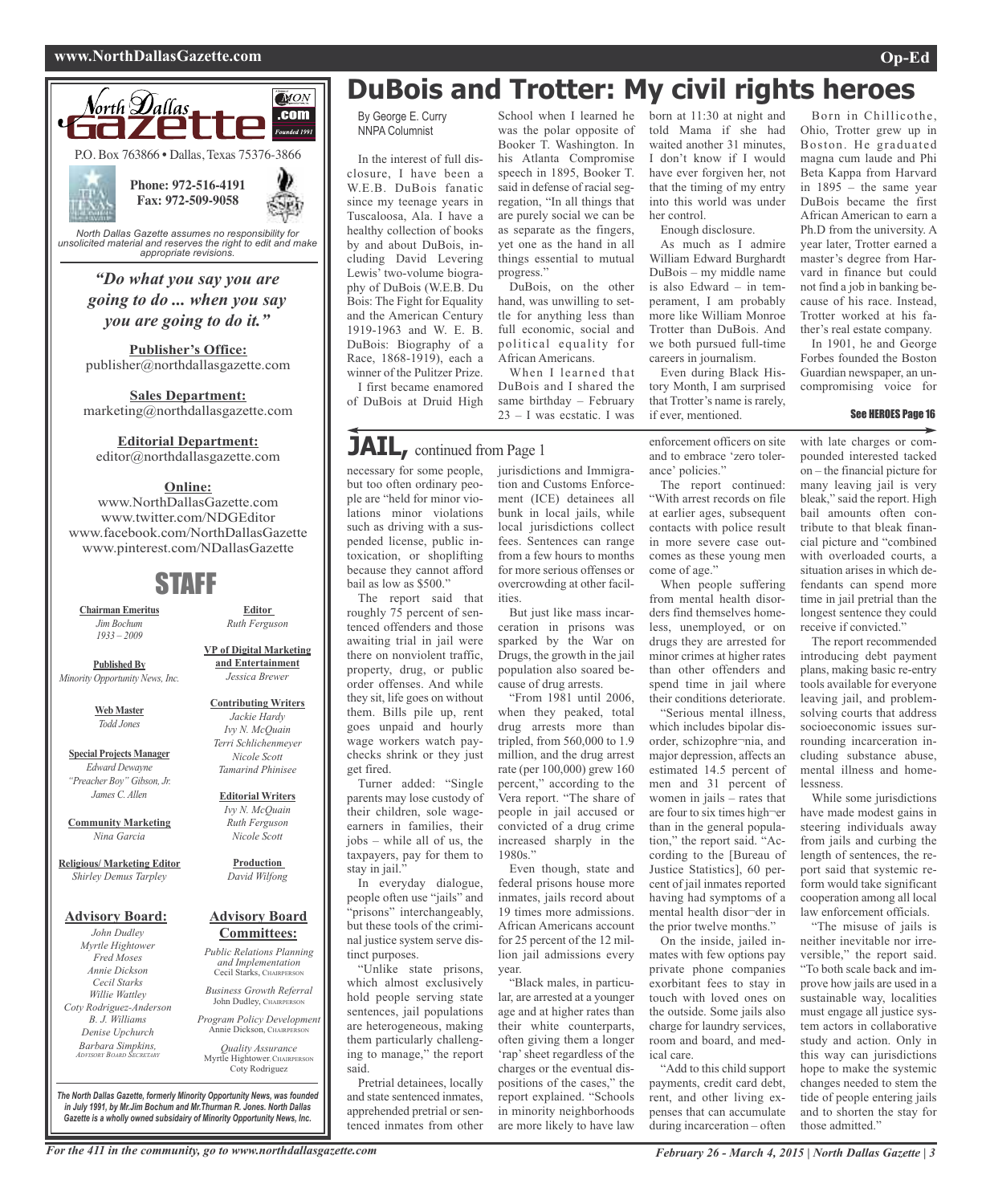# **Texans saved an average of \$946 with the Affordable Care Act closing the Part D prescription donut hole**

The Department of Health and Human Services released this week new information that shows that millions of seniors and people with disabilities with Medicare continued to enjoy prescription drug savings and improved benefits in 2014 as a result of the Affordable Care Act.

Since the enactment of the Affordable Care Act, 9.4 million seniors and people with disabilities have saved over \$15 billion on prescription drugs, an average of \$1,598 per beneficiary. In 2014 alone, nearly 5.1 million seniors and people with disabilities saved \$4.8 billion or an average of \$941 per beneficiary. These figures are higher than in 2013, when 4.3 million saved \$3.9 billion, for an



average of \$911 per beneficiary.

Texanssaved \$971,785,893 since the Affordable Care Act was enacted in 2010. In 2014 alone, 345,452 people with Medicare in Texas saved \$326,863,038 -- an average of \$946 per Medicare beneficiary - thanks to the Affordable Care Act closing the Part D prescription drug donut hole. Use of preventive services under the health care law has also expanded among people with Medicare.

In Texas, an estimated 2,539,372 people with Medicare (including those enrolled in Medicare Advantage) took advantage of at least one preventive service with no cost sharing in 2014.

Use of preventive services has also expanded among people with Medicare. An estimated 39 million people with Medicare (including those enrolled in Medicare Advantage) took advantage of at least one preventive service with no cost sharing in 2014. In contrast, in 2013, an estimated 37.2 million people with Medicare received one or more preventive benefits with no cost sharing. In 2014, nearly 4.8 million people with traditional Medicare took advantage of the Annual Wellness Exam, which exceeds the comparable figure from 2013, in which over 4 million took advantage of the

exam. "Thanks to the Afford-

able Care Act, seniors and people with disabilities have saved over \$15 billion on prescription drugs, and these savings will only increase over time as we close the Medicare coverage gap known as the donut hole," said HHS Secretary Sylvia M. Burwell. "By providing access to affordable prescription drugs and preventive services with no cost sharing, the Affordable Care Act is working for seniors to help keep them healthier."

As part of the Department's "better care, smarter spending, healthier people" approach to improving health delivery, providing affordable prescription drugs and certain preven-

tive services with no-cost sharing are some of the many initiatives advanced by the Affordable Care Act. To achieve better care, smarter spending and healthier people, HHS is focused on three key areas: (1) linking payment to quality of care, (2) improving and innovating in care delivery, and (3) sharing information more broadly to providers, consumers, and others to support better decisions while maintaining privacy. Today's news comes on the heels of Secretary Burwell's recent announcement that HHS is setting measurable goals and a timeline to move Medicare toward paying providers based on the quality, rather than the quantity of care they give patients.

# **Study finds black women endure menopause the longest**

By Elaina Johnson Special to the NNPA from Howard University News Service

WASHINGTON (NNPA) – Sarah Finney, 57, said she gets hot flashes throughout her body at least once an hour. She even wakes up in the night with so much perspiration that she looks like she just left working out at a gym, she said.



"Hot flashes are very annoying," said Finney, a married mother of two who declined to use her real name. "A surge of heat goes through my body, sometimes accompanied by nausea. As the energy builds, I begin to sweat from my hair, neck, chest and underarms."

Finney, a vegetarian, said she hoped eating healthy and her intense daily routines as a marathon runner would alleviate the symptoms, but no luck.

Finney, who lives in

Alexandria, Va., is experiencing the results of menopause, a natural decline in reproductive hormones that affects millions of woman annually when they reach their 40s or 50s. For women going through menopause, just one day of hot flashes can be too much. Imagine 14 years. A new study published in JAMA Internal Medicine, a medical journal of the American Medical Association, found that women could experience hot flashes for up to 14 years, and that African-American women like Finney typically experience the symptoms longer.

See STUDY, Page 5

INJURED IN AN ACCII

Let Us Get You The Help & Money You Deserve

Auto Accidents 18 Wheeler Wrecks Slip & Fall

# (214) 749-0040

We Also Handle Criminal Defense & Wills and Probate

Gina Smith & Associates 2141749-0040



Free Paisonal Injury Consultation.

# The good health address: CHIPmedicaid.org

If you want good health care for your kids, turn to CHIP/Children's Medicaid. Your children will be covered for dental, glasses, prescriptions, and doctor visits.

\$50 or less covers all of your children for one year. To see if you qualify, visit CHIPmedicaid.org. It's the good health address for your family.

> Apply online or call anytime. CHIPmedicaid.org @2-1-1



4 | February 26 - March 4, 2015 | North Dallas Gazette The State of Technics Reserves to the 411 in the community, go to www.northdallasgazette.com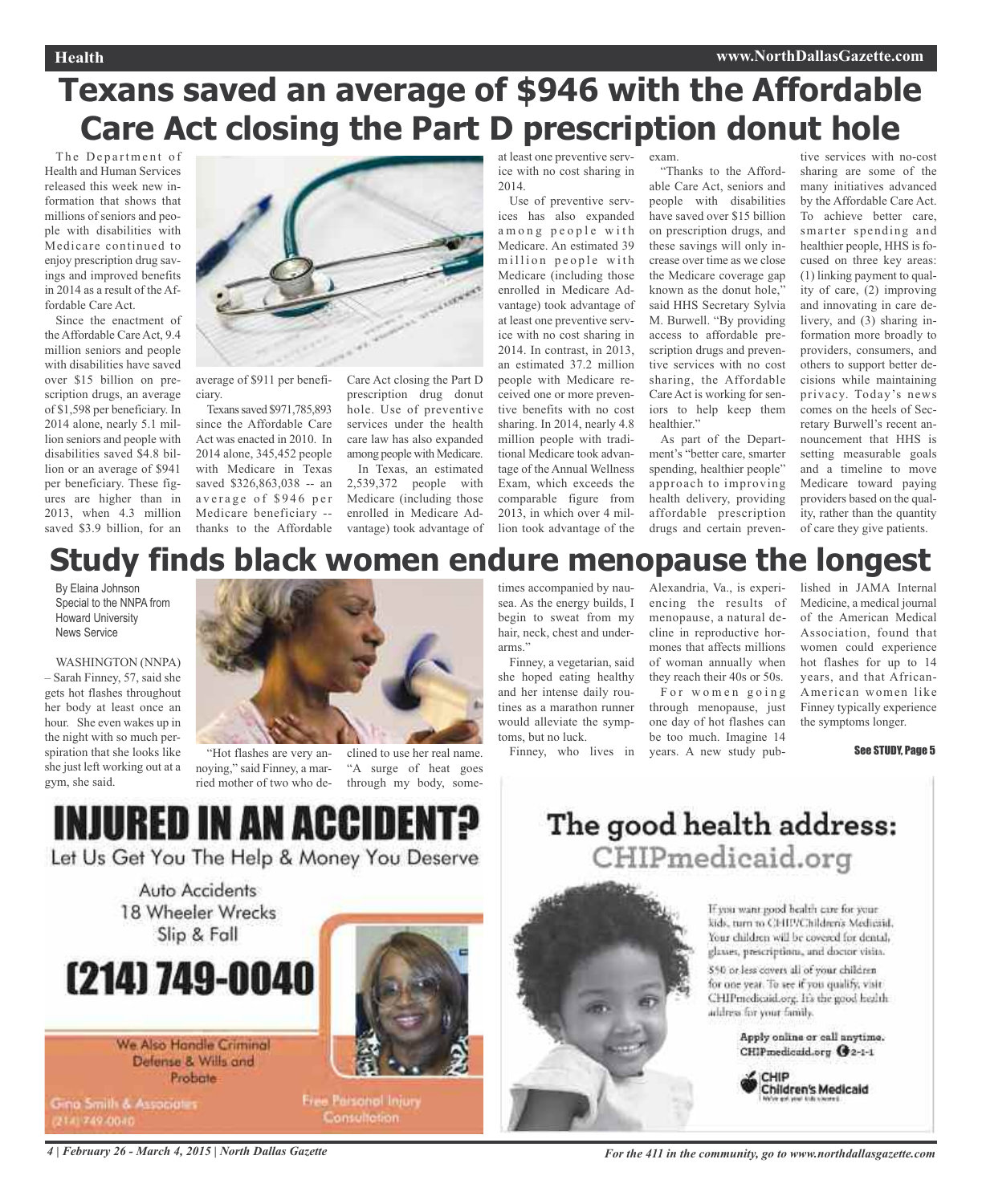## **Community News**

## **www.NorthDallasGazette.com**



*Star Medical Center in Plano has been recognized for outstanding commitment to patient safety.*

# **Plano's Star Medical Center honored for commitment to patient safety**

Star Medical Center, a specialty surgical hospital in Plano, TX and affiliate of Lumin Health, announced today that the facility was awarded full accreditation status by Det Norske Veritas Healthcare (DNV GL – Healthcare).

In earning the accreditation, Star Medical Center has demonstrated it meets or exceeds patient safety standards.

To achieve this distinction, Star Medical Center underwent a rigorous onsite review in January 2015. DNV GL experts evaluated the facility for compliance with standards of care specific to the needs of patients and families, including leadership and medication management, and infection prevention and control.

"In achieving the DNV certification, Star Medical Center has demonstrated its commitment to the highest level of care for its patients," said Mark Kennedy, CEO of Star Medical Center. "Certification is voluntary, and I praise our team for successfully undertaking this challenge to elevate our standard of care and inspire confidence in the community we serve."

DNV GL – Healthcare is a Centers for Medicare and Medicaid Services (CMS) authorized accrediting organization for acute care hospitals

More than 400 hospitals across the country have received accreditation. The DNV GL accreditation program is the first and only program to integrate the Medicare Conditions of Participation with the ISO 9001 Quality Management System.

# **Dallas ISD Bilingual teacher wins national award**

The National Association of Bilingual Education has named Irma De La Guardia, of Harry C. Withers Elementary School, the 2015 Teacher of the Year.

The third-grade dual-language teacher became the state winner in the Texas Association of Bilingual Education competition last fall, which qualified her for the NABE award.

Originally an auditor in Mexico City, De La Guardia and her husband

# **STUDY,** continued from Page <sup>4</sup>

Finney has been going through it for 10 years.

The 17-year study of 1,449 women across the U.S. found that while on average, the women endured the symptoms for about seven and a half years, Black and Hispanic women experience hot flashes for significantly longer than White or Asian women. The median was 10 years for African Americans, nearly nine years for Hispanics, six and a half years for White women, about five and a half years for Chinese and nearly five years for Japanese.

"This is the only study that has looked at a very diverse population, "said Dr. Ranit Mishori, associate professor of Family Medicine at the Georgetown University School of Medicine.

"No one knows for sure why African-American women are at risk for a longer duration of hot flashes. There could be a re-

lationship between hormone levels, genetic differences, body mass index, the number of children you have or the age you began having children."

Though the study's results may not give the quick relief women hoped for, but it allows doctors and medical professional to give patients realistic expectations and find ways to help alleviate the hot flashes.

"This is not a fun thing for the doctor or the patient to realize," Mishori said. "However, there are ways to manage the symptoms including hormone replacement therapy."

Hormone replacement therapy is medication containing female hormones to replace the ones the woman's body no longer makes after menopause.

This method can be a good choice for certain women, depending on their health risk, Mishori said. Women who consume estrogen pills are alleviated from hot flashes and other help start its dual-language

In 2007, De La Guardia was recruited to Withers to

years later.

moved to the Dallas area nearly 15 years ago. A career change through Alternative Certification led her to the Dallas ISD a few

symptoms of menopause, she said. The down side is that hormone therapy has been linked to increased risk of breast cancer, stroke and

heart disease for some women. Lifestyle changes, such as diet and exercise, may help some women, health officials said, and there are also non-hormonal medication and supplements that

can help. These things may not shorten the duration of hot flashes, but it may lessen the affect and intensity of them. If the symptoms are un-

bearable, health officials suggest you consult with your doctor.

Finney said she is resigned to the day-to-day struggle with the condition. "Menopause is just some-

thing we have to deal with as women," she said. "We all must continue to move forward. This is a part of life."

program. In 2013-2014, the Multi-language Enrichment Program instructional coaches named her Dallas ISD's Teacher of the year nominee for the Bilingual/ESL Education Association of the Metroplex.



*Irma de la Guardia*

### LEGAL NOTICE These Texas Lottery Commission Scratch-Off games will be closing soon: **Official** End **Validations**<br>Date Game # Game Name / Odds s **Close of**<br>Game **Happy Holidays** 1655 S1 4/29/15 10/26/15 Overall Odds are 1 in 4.40 **Twisted Bingo** \$3 4/29/15 10/26/15 1633 Overall Odds are 1 in 3.54 **Bonus Cashword** 1634 \$3 4/29/15 10/26/15 Overall Odds are 1 in 3.45 **Holiday Gold** 1656 \$5 4/29/15 10/26/15 Overall Odds are 1 in 3.83 50X The Cash

Overall Odds are 1 in 3.06

1580

For driamst odds and game mhemotion, what talettery, any or call 1-800-371.0710.<br>Most be 18 or obler to purchase a ticket. The Texas Lettery supports fisces scholation.<br>© 2016 Texas Letting Commission. All rights resolved.



10/26/15

4/29/15

\$10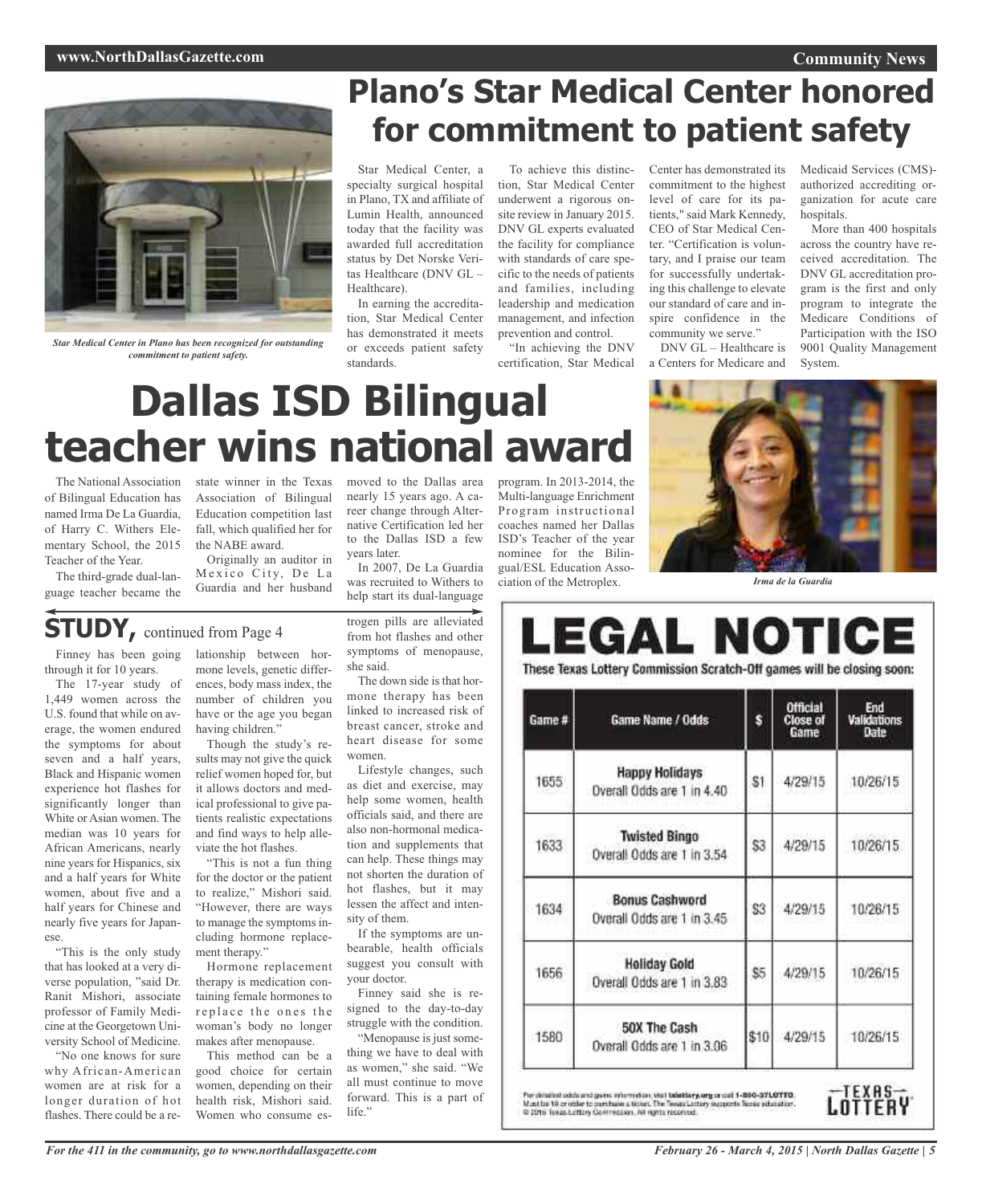# **Richland College offering STEM summer camps**

Richland College will host three types of youth camps in the science, technology, engineering and math (STEM) fields this summer.These summer camps will introduce young students to various STEM industries, including programming and game design, animated and sculptural art and robotics.

"Richland College is thrilled once again to be hosting such exciting summer camps," said Heather Lozano, Richland College's assistant dean of continuing education and workforce

training. "These camps are one will be for grades three really a win-win for parents and their children—parents are sending their children to a wonderful learning environment, and the kids are having a great time at camp as they explore these STEM subjects."

In partnership with the University of Texas at Dallas, Richland College will host a programming summer camp, where campers will learn Scratch, Logo, JavaScript and GameMaker. The sessions will be July 6- 10 and July 27-31 and will be split into levels: level

through five, and level two will be for grades six through eight. Campers in level one will attend camp in half-day sessions from either 9 a.m.- noon or 1:30- 4:30 p.m. and will be provided computers. Level two campers will attend full-day sessions from 9 a.m.-4:30 p.m., and they will be required to bring a laptop.

New this summer, Richland College will be offering a dynamic art summer camp for children age seven to 12 in partnership with Dynamic Art Design.

Campers will create unique animated art projects that incorporate visual designs that the students arrange as their own creations, combining art and technology while also challenging the children to explore the relationship of these ideas with the use of motors, gears and pulleys to take their artwork to an exciting new level.

The three sessions for this camp take place June 8-12, July 6-10 and Aug. 27-31, with both morning and afternoon sessions offered from 9-11:30 a.m. and 12:30-3 p.m. respectively.

Teaming up with Robots 4 U, Richland College will also offer its robotics summer camp. This camp combines computer science and engineering with daily robotics challenges and an end-of-the-week competition. Each session is mostly hands-on and includes individual design, building and creating up to seven robots.

While beginners are welcome, all levels will find this camp challenging and fun. This camp is for ages seven to 17, and the three sessions take place July 22- 26, July 20-24 and Aug. 17- 21. Morning and afternoon sessions will be offered at 9-11:30 a.m. and 12:30-3 p.m., and campers should bring their own lunches and drinks.

Registration is currently open for all camps. Space is limited, so early registration is suggested for all camps. For information on all summer camps, including links to registration, visit www.richlandcollege.edu/s ummercamps.

All three camps will be located on the Richland College campus. Richland College is located at 12800 Abrams Rd. in Dallas.

# **Collin College hosting health fair on March 6**

Collin College invites the public to put health under the microscope at its 10th annual "Live Smart! Health and Safety Fair" from 9 a.m. - 2 p.m. on Friday, March 6.

The event will be held at Collin Collge's Central Park Campus, which is located at 2200 W. University Drive in McKinney.

At this free event, attendees will learn facts about wellness from more than 50 health service vendors and can complete a survey to receive a door prize.

Those in attendance can also participate in proactive health screenings, watch informative safety demonstrations or save a life by donating blood. In addition, the fair offers free glucose, cholesterol, vision and hearing screenings and more.

For more information, contact Dr. Linda Muysson at 972.881.5777.

# **Blacks Underrepresented in STEM Classes**

By Freddie Allen NNPA Senior Washington **Correspondent** 

WASHINGTON (NNPA) Many young African Americans will be shut out of the high paying jobs of the future, if they don't earn a degree in the science, technology, engineering and mathematics (STEM), according to a new report.

The new report by The Leadership Conference on Civil and Human Rights, a coalition of more than 200 advocacy and outreach groups, said that less than 3 percent of Blacks have earned a degree in the natural sciences or engineering fields by the age of 24 and that the STEM labor force is projected to grow by 2.6 million jobs over the next five years. Researchers said that more than half of those jobs will go to people with



*Wade Henderson, president and CEO of the Leadership Conference on Civil and Human Rights. (Freddie Allen/NNPA/FILE PHOTO)*

women students.

"We must – all of us – examine what systemic changes are necessary to ensuring that STEM learning is inclusive, engaging, and equally accessible, so that all of our children have the

PISH

**ALL Cars/Trucks WANTED! Running or Not!** Damaged/Wrecked...OIG

FREE pick-up and towing! Sell your car in 60 seconds!

**CALL NOW FOR A FREE GUARANTEED** OFFER! 888-524-9668 www.cashforcar.com

ET I

bachelor's or master's degrees. economy, and to the lives of millions of minority and

In a press release about the report Wade Henderson, president and CEO of both the Leadership Conference on Civil and Human Rights and the Leadership Conference Education Fund, said that equal access to a STEM education is crucial to the future of our country and same opportunities to adequately prepare for college and for careers that will allow them to support themselves and their families," said Henderson.

According the U.S. Bureau of Labor Statistics, STEM workers, specifically in computer and math careers, make more than \$80,000 per year. Even workers that graduate with associate's degrees earn about 10 percent more than those working in non-STEM jobs.

"Yet, right now, all across America, there are nearly 40 million adults – disproportionately people of color and those who grew up in poverty – who do not have a high school diploma or its equivalent," stated the report. "And they are effec-

## See STEM, Page 13



KZ900, KZ1000(1976-1982), Z1R, KZ1000MK2(1979,80), W1-650, H1-500(1969-72), H2-750(1972-1975), S1-250, S2-350, S3-400, KH250, KH400, SUZUKI--GS400, GT380, HONDA--CB750K(1969-1976), CBX1000(1979,80)



**\$\$ CASH \$\$ 1-800-772-1142 1-310-721-0726**  usa@classicrunners.com

# **Dallas Maverick scholarships due Feb. 27**

The Dallas Mavericks and Century 21 Mike Bowman, Inc. are accepting applications for their 5th Annual Dallas Mavericks Scholarship to Metroplex high school seniors, who are in financial need.

Students currently enrolled as high school seniors within a 75-mile radius of American Airlines Center and are eligible to attend a two- or four-year college or



university may apply. Applicants must be legal U.S. residents, be less than 21

years old, have a minimum 3.0 GPA and participate in extracurricular activities.

Eligible students must submit a complete application (typed or clearly printed) and STAPLE (no

paper or binder clips) all of the required documentation together or their application will not be reviewed.

Applications must be received at the Mavs offices by 12 p.m. February 27, 2015.

*For the 411 in the community, go to www.northdallasgazette.com*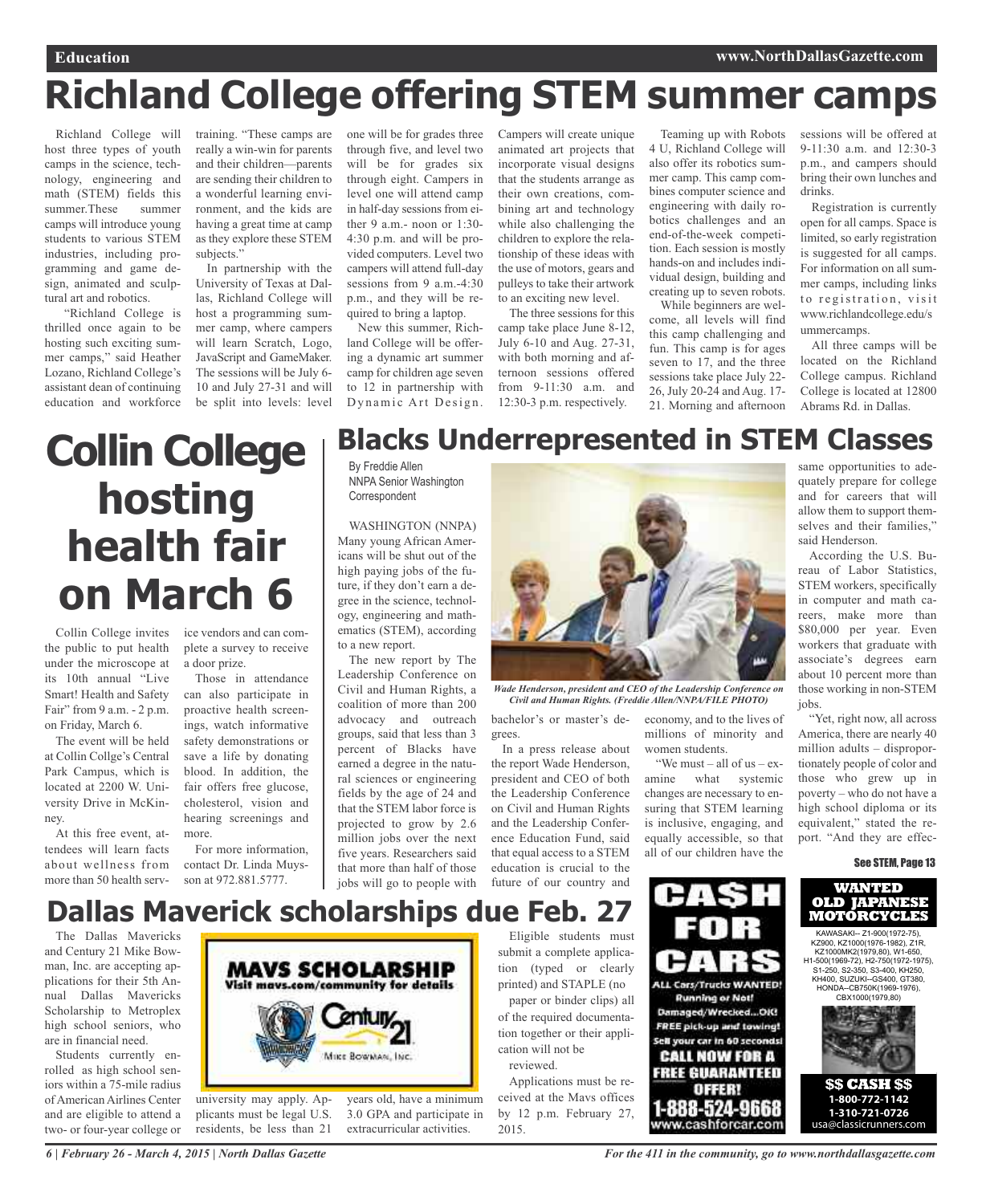# **www.NorthDallasGazette.com Community** Spotlight

# **Dallas Cowboy giving back...**



# **RAPE,** continued from Page <sup>1</sup>

read that article," Lee said. After reading the article about comedian Hannibal Buress' jab at Bill Cosby, Lee scrolled to the comments section. She couldn't believe how many people questioned why these women were coming forward decades later. Appalled, she opened her laptop, and penned all the gory details of her rape and its aftermath for the world to see. Her account was published on a blog just before Christmas.

The topic of rape has not only been revived by the controversy surrounding Bill Cosby but also by misbehavior in other segments of society. For example, dozens of high-ranking military officers have been fired for rape or having inappropriate sexual affairs with women within and outside their command.

Rape on college campuses has received wider coverage following a series of high-profile campus rapes, including one at the United States Military Academy at West Point. The Department of Education announced last May that it is investigating 55 colleges for mishandling complaints of sexual violence, a figure that has since risen to 90.

Last week, two Vanderbilt University football players were found guilty of raping an unconscious fellow co-ed and two more former football players are awaiting trial. And

Florida State quarterback Jameis Winston, a former Heisman Trophy winner, has been dogged for more

than a year amid allegations that he raped a FSU student in December 2012; an attorney for the student announced plans to sue the university.

Most Americans do not know as much about rape as they think.

According to the Department of Justice:

• Somewhere in America, a woman is raped every 2 minutes;

• 22 percent of victims were younger than age 12 when they were first raped, and 32 percent were between the ages of 12 and 17;

• 25 percent of girls and 17 percent of boys are sexually abused before the age of 18;

• 70 percent of rape and sexual assault victims know their attacker prior to the assault and

• Of college women questioned, about 90 percent of rape and sexual assault victims knew their attacker prior to the assault.

It took Sharita Lee close to two decades to truly break her silence.

Two decades ago, she was a 20-year-old New Orleans native serving her country as a member of the U.S. Navy. She had joined the military to distance herself from home, where her stepfather physically abused her mother, who was battling alcoholism.

But she returned to New Orleans immediately when she learned her grandfather was on his deathbed. During her visit, she ran into a childhood friend at her uncle's house, and the two caught up. A few hours

passed as they laughed and reminisced on the couch. Then, Lee got the call that

*Foundation.*

her grandfather had died. Abruptly, in the middle of condolences and small talk, he lunged at her. In a fluid flurry, he grabbed her legs and pulled her toward him. He pinned her knees to her chest. She shoved him. Unmoved, he yanked the back of her pants up to her thighs. He was a foot taller and outweighed her by 100 pounds. She was stunned.

"I would've never thought, prior to that moment, that that was something he had done before, but it happened so fast," she said. "I couldn't even say 'what happened,' I just felt him go in. In my mind I'm thinking, 'Wow, is this happening, are you serious?'"

Afterward he got up, apologized, kissed her, and left. She didn't move. She couldn't speak. When he was gone, she got up, cleaned up, and cried. Then she carried on as if nothing had happened.

"Every time I think of my grandfather, that comes to mind," she says. "My grandfather died, but I was supposed to go and see him that night. And I didn't go because I was dealing with my friend. And that friend raped me. It's like, oh my God, if I had been where I was supposed to be – you know, all the would've, should've, could'ves."

## **Called a 'Whore'**

At the time, Lee told exactly one person: her thenboyfriend, when he came to visit her on the Navy base after her grandfather's funeral.

"He responded by calling

me a whore. He said I invited it, and cheated on him, purposely," Lee recounted. They argued all night and ended the relationship. The reaction pushed her into stoic silence. "I never told anyone else," she said. "That was the first time I actually went that far, and for his reaction to be the way it was…I felt humiliated but I also felt unworthy."

*(Left) UnitedHealthcare presented a check for \$12,000 to Jason Whitten's SCORE FOUN-DATION to help fund the newly remodeled teen activity room at the Oak Cliff Boys & Girls Club. The grand opening of the room was celebrated on February 20 and teens were encouraged to have a healthy lifestyle through*

*(Right) Jason Witten played a competitive game of Giant Jenga with teens at the Oak Cliff Boys & Girls Club on February 20. The game was part of a celebration of the opening of the newly remodeled teen room sponsored by UnitedHealthcare and Witten's SCORE*

*good nutrition and fitness.*

Slowly, she lost her bearings.

"I became very promiscuous. I put myself in the mind of a man. However they thought that they could handle a woman, is how I began to handle them," she says. "I know I was angry and bitter for some time. I was drinking a lot – try to couple that with being in the military – and I was having sex a lot."

Her pain hardened to numbness, then curdled into a bad temper, worsening as years slipped by and hardship bubbled up. There was the birth of her first child and a young and unhappy marriage and then divorce at 25.

"I was 28 when I first sought therapy. I went for depression, because my brother was murdered. I was having anxiety attacks, but I couldn't cry over it," said Lee. "I realized I'd hit rock bottom in my emotions, or lack thereof. I knew I was to my limit with not dealing with anything."

## **The Path to Healing**

Today, Lee is the only person in her immediate family who has sought professional help as part of dealing with her trauma.

"People are afraid to go



to therapy – my mom is afraid, in my opinion, that she is going to hear the absolute truth. It's facing your truth, I think, that's hard for

"… The biggest thing for me was allowing myself to deal with whatever hurts I had buried. I had to have healing in my own home. I told my husband and my sister things…I'm not a writer, but I wrote…dealing with my mother, stepfather, and my father, writing letters to them…. As time went, I felt better," Lee

"It's like, OK, I was

people.

says.

raped. But as I get older and realize it's affecting my relationships…what are you going to do to change it? You have to go find help for that. Because ultimately, you're a prisoner in your own mind, and in your own heart."

### **IN THE NEXT IN-STALLMENT: Rape's other victims**

*(The project was made possible by a grant from the National Health Journalism Fellowship, a program of the University of Southern California Annenberg School for Communication and Journalism.)*

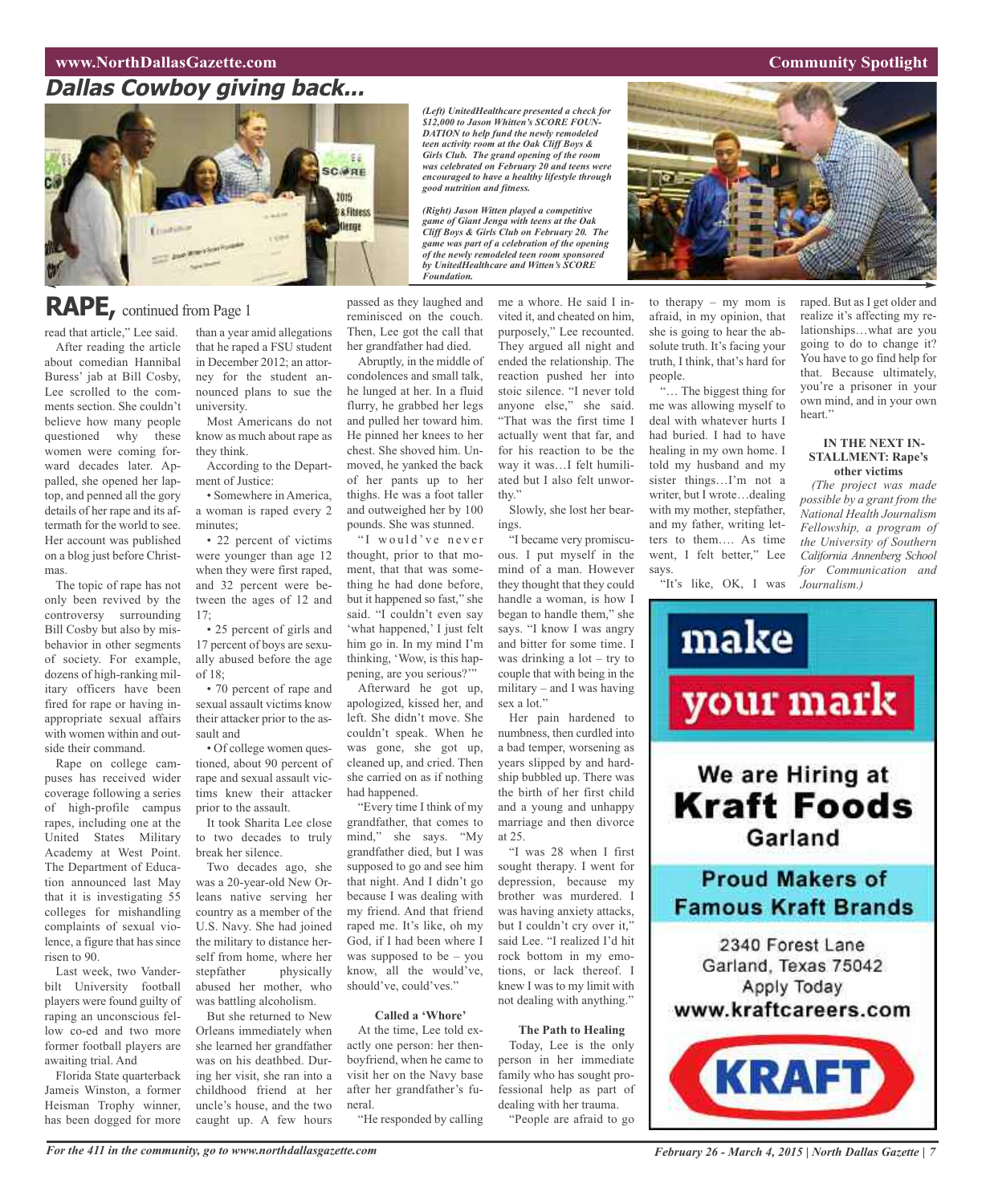# **Fmr. Councilwoman Crenshaw announces plans for historic 150th Juneteenth Anniversary celebrations in Dallas**

"When we talk about black history, no historic event is more debated and celebrated than "Junteenth" proclaims black historian and former Dallas City Councilwoman Sandra Crenshaw.

This year marks the 150th anniversary of June 19th, 1865 when President Abraham Lincoln sent troops to the Texas Gulf Coast City of Galveston to announce the end of the civil war and thus the enforcement of the 1863 Emancipation Proclamation to free the slaves in Texas. The event is now a state holiday in Texas as well as several other states in the U.S.

Younger generations have said they do not recognize the celebration because it reveals the ignorance of the slaves in Texas for celebrating the emancipation proclamation two years later. Historians will tell you however; that the very last battle of the civil war was fought near Brownsville, Texas in 1865. The Texas confederacy continued to fight to the bitter end, Texas was not part of the union and the slave owners were not bound by the 1863 proclamation. So in effect, the slaves celebrated the end of the civil war on June 19. The African Americans in Texas knew that it was only when the confederacy troops of Texas were defeated, that the proclamation would become enforceable.

Juneteenth was an occasion that brought unity and community to the lives of the formerly enslaved. Although they were legally freed, the African American continued to be subjected to racism, segregation, and violence. In several areas in Texas, the freedmen were not allowed to celebrate Juneteenth on



the plantation, therefore groups of black men and women pooled their money and actually purchased land in Houston, Austin, and Mexia to host their local annual celebrations. Those sites are now City parks.

"What other state's freedman celebrated the 1863 proclamation and which state had descendants of their enslaved demand that the historic event become a state holiday, other than Texas African Americans," Crenshaw asks. "Our younger folks need not hold their head in shame and avoid eating watermelon and drinking red soda water. Don't let others define your history, your legacy, and your culture." she says.

The Dallas Historical Parks Project recognizes that the celebrations in parks also "reflects on the many complex ways that Black citizens responded to social inequity and how they created community to thrive in despite oppressive realities." This project is funded by the Boone Family Foundation to gather, preserve and present documentation aimed at contributing to discussions on how to resolve the lingering racial problems we face in America today.

This year, Crenshaw has urged several historical, cultural, religious, and business organizations to co-host several events to commemorate not only Juneteenth but the 100th Anniversary of two historic parks in Dallas.

In 1915, the city bought three acres near Hall Street in what is now known as Uptown and near the Houston and Texas Central Railway tracks for its first parks for black residents. Nine years later, the Hall Street Negro Park was renamed for the Rev. Allen R. Griggs, a leading black educator, minister and caregiver until his death in 1922.

The park was a social center for the city's black residents, with its swimming pool and bathhouse, movies and concerts, carnivals and plays. The Old Oak Cliff Negro Park near Golden Gate Baptist Church, also developed in 1915, was renamed Eloise Lundy after one of the first managers in the City of Dallas Park and Recreation Department.

The events will be geographically diverse and intergenerational to make sure that everyone has a good time and that they re-ignite the spirit of our ancestors to continue the struggles for racial equality in our American society as communities, not as individuals.

The weekend long planned events include a family walk along the Santa Fe Trail, Miss Juneteenth pageant and a parade and car show and to unite the Eloise Lundy/ Old Oak Cliff Negro Park communities and a

gospel concert, prayer vigil at Freedom's Cemetery and State-Thomas Old Timer's reunion at Griggs Park to reunite the Freedman's town in Short North Dallas. Everyone in the community is

invited to help. For more info missiunteenth@yahoo.com or 214-498-5298. For more on the historic parks contact Lauren Woods at 469-269-5079, info@dallashistoricalparks.



# Friday, March 6th, 6pm - 11pm Saturday, March 7th, 10:30am - 11:30pm Sunday, March 8th, 11:30am - 7:30pm

Tom Thumb Culinary Stage featuring high profile chefs and gourmet food sampling. 9 music and dance stages offering traditional Irish entertainment. More than 200 craft and artist vendors, great traditional Irish cusine, whiskey tasting and a variety of cally scheduled shows. Land of the Dogs, located in the Grand Building. Over 40 animal rescue groups exhibiting, training and grooming.

# Tickets, hours, schedule and more at



# **Eastfield College reschedules The Great Gatsby due to winter weather**

MESQUITE — The Harvester Theater Company at Eastfield College will present two performances of "The Great Gatsby" by F. Scott Fitzgerald in the college's Performance Hall on Monday, March 2. The performances, which were rescheduled from this past weekend due to inclement weather, will begin at 11:20 a.m. and 7 p.m. Admission to both performances is free.

The Eastfield College Theater

program will also compete in the Texas Community College Speech and Theater Association State Festival on Feb. 26-28 in Kingwood, Texas. The students will present another performance of "The Great Gatsby" at the festival. This is the second year Eastfield has participated in the event. Last year the college won several awards for its performance of "The Miss Firecracker Contest," including Superior Play, Best Actress, Best

Actor, and Superior Costumes, Makeup and Set Design.

"For the play festival, students do all of the work, including set design, props, costumes, makeup, sound and lights," Eastfield College Theater Program Coordinator Dusty Reasons Thomas said.

"I am incredibly proud of the students and the experience they gain from participating in a oneact play festival."

*For the 411 in the community, go to www.northdallasgazette.com*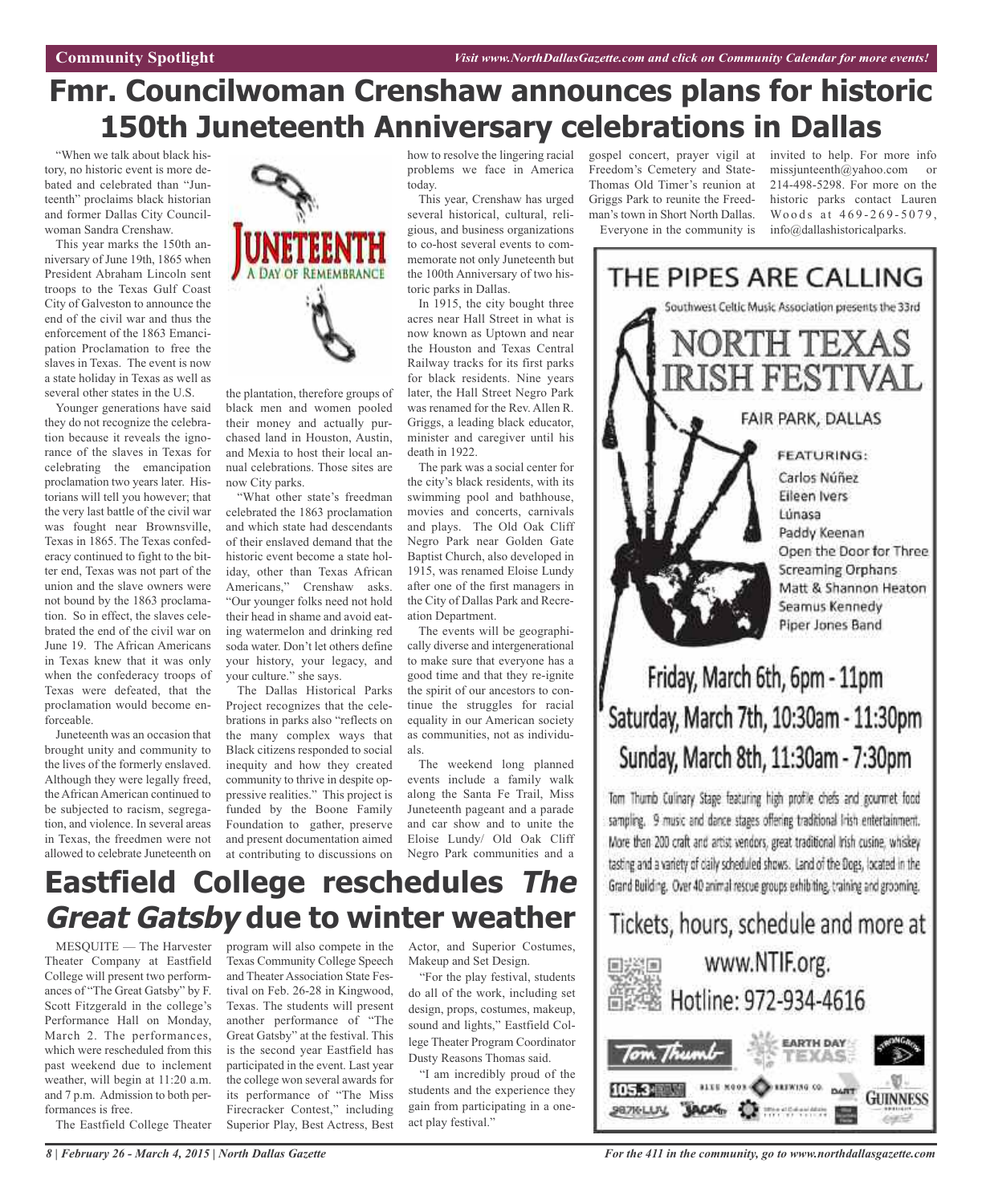# **The audience is the true winner of TeCo's 13th Annual New Play Competition**

By Ruth Ferguson *NDG* Editor

Six plays in less than three hours, there is bound to be a dud in the mix right? Well, after watching the *13th Annual New Play Competition* hosted by TeCo Theatrical Productions, Inc. at the Bishop Arts Theatre Center last Friday night, that is not true. Every single play was engaging, entertaining and the performances were great.

Hats off to the producer of the show for the way they presented the order of the plays, starting with heavier themes in the first two before a lighthearted and funny segment before the intermission. Then following the same format in the second act. In both instances, it allowed the audience to walk out on an upbeat which increases enjoyment of the experience.

The plays are no longer than 20 minutes each, but it was plenty of time for these skilled writers and performers to tell their story. The list below is alphabetical to avoid tipping my hand of my favorite.

**Antay Bilgutay** (*Lather, Rinse, Repeat or: The Dating Game*) This story was actually the last in the show, and the audience enjoyed



*Sam Green, Antay Bilgutay, Paul Engle, Ruth Cantrell, Victor Bravo, Buster Spiller IMAGE: Photos-ByPJP.com*

watching Drew go through several unsuccessful dates. The men he met were bizarre and over the top, until he finally meets someone that is charming and more his speed. It is witty, funny and charming look at the struggles daters of all stripes go through.

**Victor Bravo** (*Hikers*) Kurt is enjoying a hike he earlier, and encounters a young man a little lost and thirsty. A pleasant chat uncovers an interesting connection between the two. The audience will walk away wondering, if I could,

visited once before decades on the advice his late grandwhat would I…. **Ruth Cantrell** (*7-10 Split*) Lois Lanes, a drag queen who did look MAR-VELOUS OK, looks back

mother offered and her support when rejected by others. She was the wind beneth his wings.

**Paul William Engle** (*Perchance to Dream*) Imagine if President Barack Obama's press secretary (or better yet President Obama himself) stood up at a press conference and said what he was really thinking. It might go a little something like this. Interesting topic at hand is not what is happening in Washington, it is closer to home in Texas – capital punishment.

**Sam Green** (*Can I Call You Daddy?*) Mama gotta a new man, her daughter is happy for her, very happy for her. But her mentally disabled son is not singing a happy tune. In such a short period of time, the performers bring to live the words of Green to show how you can run from the pain of your history, but it is usually never buried as far as you think.

**Buster Spiller** (*Nappily Ever After*) This is oh my goodness funny, Birdie Brooks is a woman on a mission to marry off her daughter because she is ready for some grandbabies. And if her hard headed daughter Alfreda can't find a man, Mama will! Now Daddy ain't too impressed with the choice, but between his hair and President Obama obsession he is not quietly sitting in the corner without making his views known. Will the blind date woo Alfreda as easily as he has Birdie? Time will tell…

I love the Bishop Arts Theatre, it is spacious enough to feel roomy and substantive but intimate enough that you can truly

study the faces of the performers. It simply adds another element to the experience for the audience in my opinion. Watching the courtships and the heartbreaking disappointments you feel as if you are peering into their windows, if not in the room.

There is \$1,000 on the table for the playwrights, because after all this is a competition. They each did such a good job of giving a voice to their characters pains and joys. The performances began last weekend, and will end March 1. Now comes your part: at the end of every show the attendees have an opportunity to put their ballot in the box on who they feel deserves to be declared the winner of the competition. Nope, I won't tell you my choice – but I will tell you that there is truly not a single one that is undeserving. That is why at the end of the day the real winner is the audience!

Hats off to TeCo for spotlighting such talented writers. See for yourself this weekend and cast your vote for your favorite! Tickets are available at www.teoctheater.org or by phone at 214-948-0716. Showtimes are 3 p.m. and 7:30 p.m. Please check the website for exact time.

# **Fan Fest Schedule Announced For Phillips 66 Big 12 Women's Basketball Championship**

Fun for the entire family will be provided at the Phillips 66 Big 12 Women's Basketball Championship Fan Fest! Located on the AT&T Plaza outside of the American Airlines Center prior to each game session, Fan Fest will coincide with the Phillips 66 Big 12



Activities include appearances by Big 12 school spirit squads and mascots, photo opportunities with the

phy and the 2011 Dallas Mavericks NBA Championship Trophy, and fan interactive experiences provided by the Dallas Mavericks, Dallas Stars, FOX Sports Southwest and Texas Legends. There will also be on two half-court Sport Courts with prizes provided by the Big 12.

The Phillips 66 Big 12 Women's Championship will be played March 6-9 at Dallas' American Airlines Center, which serves as

Big 12 Championship Tro-a Skills Shooting Challenge home to the NBA's Dallas ter.com. They can also be Mavericks and the NHL's Dallas Stars.

> Tickets for the Phillips 66 Big 12 Women's Championship games are available through Ticketmaster by calling 1-800-745-3000 or online at www.ticketmas

purchased at the American Airlines Center box office Monday - Saturday from 10 a.m.-5 p.m. CT. The box office accepts Mastercard, Visa, Discover, American Express and cash as methods of payment.

# **Ticket Giveaway**

*NDG Entertainment Ticket Giveaway!!! Visit www.northdallasgazette.com to win tickets to the North Texas Irish Festival March 6-8,2015.* **Enter to Win!**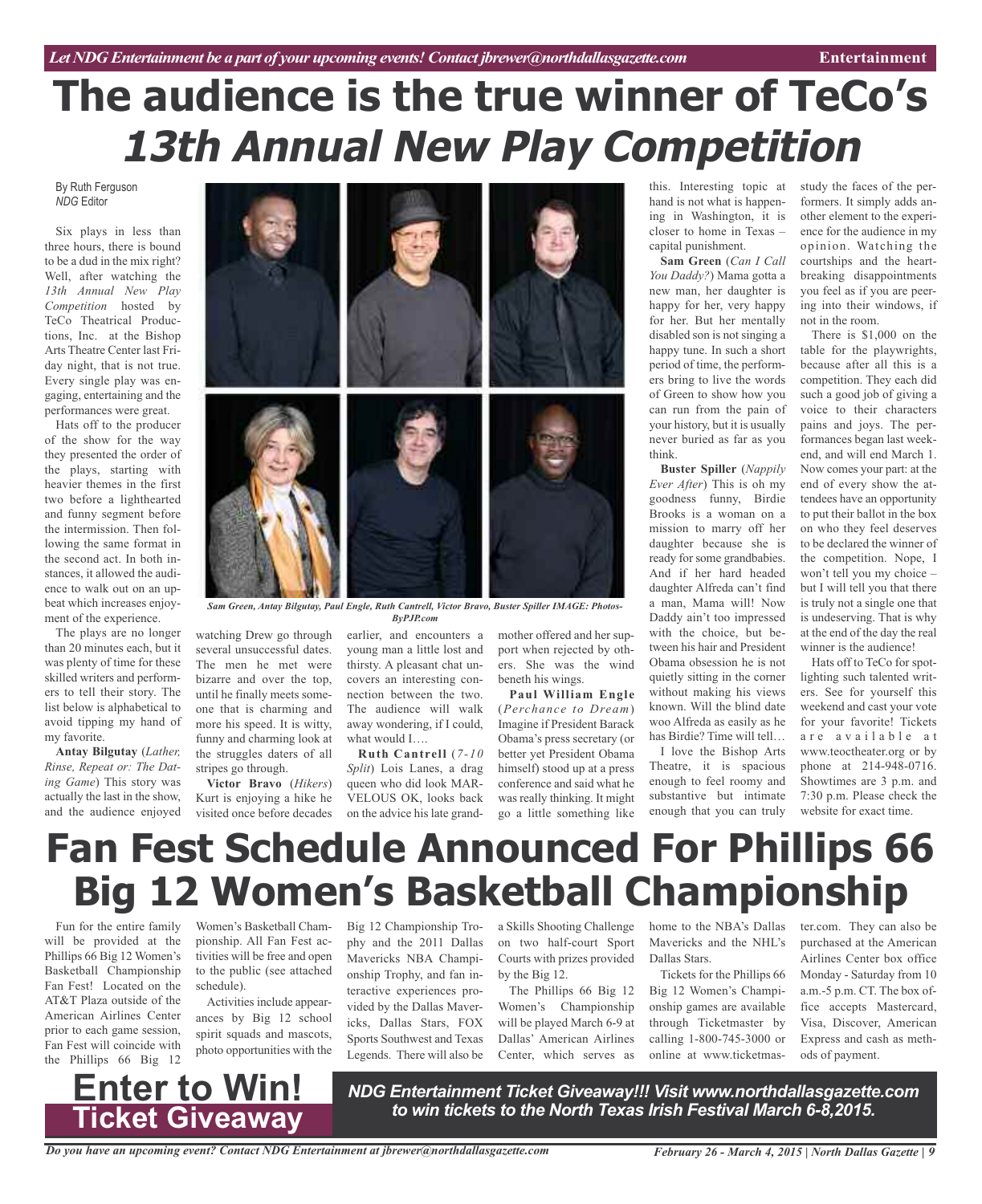# **North Texas Irish Festival Returns March 6-8 and NDG readers can win tickets for two!**

The pipes may have called Danny Boy away, but this year, they will bring thousands of fans of this beloved festival back to Dallas's Fair Park March 6- 8, 2015, for everyone's favorite celebration of Irish music and culture, the North Texas Irish Festival. Presented by the Southwest Celtic Music Association, a non-profit that promotes the great traditions of Irish culture, this largest cultural festival in DFW is also revered as one of the best Irish festivals in the U.S.

This year's theme, The Pipes Are Calling, is a nod to that unique instrument so beloved in Celtic culture that produces such a haunting sound that it is a stirring call to arms and battle, as well as to tell tales of love and lore. From the traditional Scottish great pipes that most people recognize as "bagpipes," the festival will also feature the world's top musicians on the uillean pipes, or small pipes, the national bagpipe of Ireland, and the gaita, the bagpipes of Galicia from Spain's northwestern region.

"Pipes are so integral to Irish, and indeed Celtic, culture that we would be remiss if we didn't highlight them in all their incarnations," said Sheri Bush, president of the Southwest Celtic Music Association, the presenting organization of the festival. "There is no mistaking a pipe for any



other sound, and it is uniquely Celtic. They can produce a haunting, eerie, misty sound, or a stirring call to arms and battle. Romance and fire. This will be a welcome addition to the wide range of music we have at the festival."

The North Texas Irish Festival features top Irish musicians and dancers from around the world and a number of cultural presentations on 14 stages at Fair Park. After all that music and dancing, hungry appetites can be satisfied with Irish stew, Shepherd's pie, or even fish and chips at one of the many food booths featuring traditional Irish cuisine.

Cooking presentations from top chefs will modernize Irish classics with new flavor twists and cook with traditional Irish ingredients like Guinness -- fare that attendees can taste and then wash down with a glass of their favorite Irish beverage. Whiskey tastings, blacksmithing demonstrations, Gaelic football and horse displays allow atten-

dees to experience Celtic culture. Urchin Street kidfriendly activities include children's entertainment, a petting zoo, safety demonstrations and art activities. Storytellers (those blessed with the Blarney gift of gab!) will weave tales of Celtic lore for everyone to enjoy.

Tickets will be available online in early 2015 www.ntif.org. Admission is FREE on Friday from 6 to 7 p.m.; \$10 after (50 percent off coupons online at www.ntif.org). A one-day ticket is \$20 on Saturday and \$15 on Sunday at the gate, while a two-day ticket is \$25 and a weekend pass is \$30.

Discount tickets for all three days will be available at area Tom Thumb stores in February. Children 11 and under are FREE when accompanied by adult family member. Seniors over 65 or current military members (with valid military ID) receive \$5 off all gate prices. Dogs are allowed in on a short leash with a \$1 requested donation to animal

rescue groups supported by the festival. Leprechauns (in full ceremonial dress and carrying pot of gold) are FREE.

Parking is available in and around Fair Park, or attendees can take the DART

Green Line (take the Green Line and save some green!) to the front entrance of Fair Park and the North Texas Irish Festival. Detailed directions and parking tips are available at www.ntif.org. The public can call (214)

821-4173 or visit www.ntif.org for more information or to volunteer to work at the festival.

Visit NorthDallas-Gazette.com for details on how to win tickets to festival.



# **UNCF hosting Masked Ball on Feb. 28**

The Dallas chapter of the United Negro College Fund (UNCF) is hosting its signature Masked Ball event on Saturday, Feb. 28 at the Omni Hotel Downtown Dallas.

Each year, UNCF recognizes the extraordinary work of corporations and dees attend the Masked Ball

individuals who have made significant contributions to UNCF's work to improve the educational outcomes of African American and other minority students who deserve a quality, affordable college education.

Approximately 500 atten-

for an enjoyable evening comprised of a VIP reception, live auction, awards presentation, student scholars and performances by notable professional recording artists.

For more info on the annual UNCF Masked Ball call 972-234-1007.

**Ticket Giveaway**

*NDG Entertainment Ticket Giveaway!!! Visit www.northdallasgazette.com* **k** *to**Win! NDG Entertainment Ticket Giveaway!!! Visit www.north*<br>Ticket Giveaway

*10 | February 26 - March 4, 2015 | North Dallas Gazette*

*Do you have an upcoming event? Contact NDG Entertainment at jbrewer@northdallasgazette.com*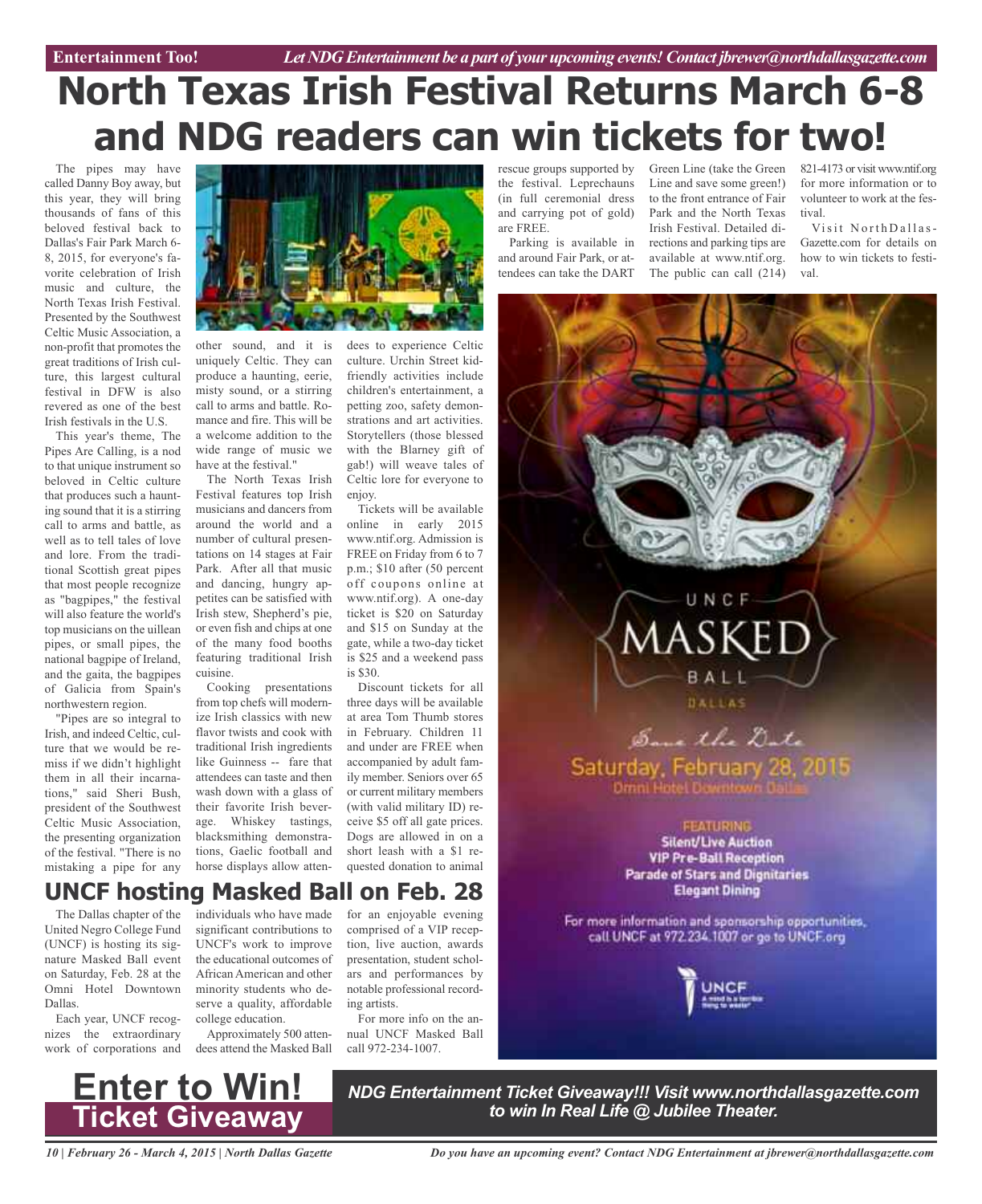# **Seven must-ask questions in any negotiation**

A negotiation is nothing more than a discussion through which both parties seek to formulate and settle upon a mutually beneficial agreement, whether this agreement is a multi-million dollar contract or simply at which restaurant to meet for dinner. Our daily professional and personal lives are riddled with negotiations, those across a boardroom table, the kitchen table and everywhere in between.

But, what sets a successful negotiator—one who comes out on top in dealmaking more often than not—apart from those who struggle to gain advantages? Of course, there are numerous strategies one can employ to improve their chances of emerging victorious in a negotiation, and paramount among these is asking just the right kind of questions—those that will elicit answers that facilitate a win for all parties involved.

With this in mind, here are 7 "must ask" questions in any negotiation to best ensure a desirable outcome: **Would you explain the**

**reasons for your position?** If you can't clearly understand the other party's reasoning through simple discussions, the best way to discern the other parties position and motivations on deal points is to directly ask them their rationale for what they are offering or seeking. Once you know the other party's thought process and justifications, rather than just the outcome they desire, you can better adjust your strategy and response to coincide with their position. For instance, in a scenario where the other party is requiring some advance payment that doesn't sit well with you, you might find out that they need the funds at this initial juncture to fund required material or other costs in order to put the arrangement in motion. Once you understand the logic behind requests and demands relating to a deal structure, you are better able to control discussions and create

agreeable terms. **Is there any reason you can't?**

This is a great question to ask when you know the other party is avoiding or rejecting your offer for no legitimate reason or not having thought it through well enough. Sometimes people make shallow excuses for why they can't do something or shoot down an idea with short-sighted objections. Most often when the question is asked this way, the other party has a hard time coming up with truly legitimate reasons that effectually negate your argument or offer. In instances where the other party does happen to come up with a viable objection, you now have the opportunity to directly address, and hopefully overcome, that objection with sound reasoning of your own.

**Why do you think this is a fair and reasonable term or condition?**

A fair and reasonable

**Dallas** 

**School District** 

**NOTICE TO PROPOSERS** Prospective vendors or their representatives may obtain an electronic PDF format of various Procurement Proposal documents on-line from the Dallas ISD website homepage at http://www.dallasisd.org/at the "Vendor Opportunities" link.

\*MWBE POLICY ENDORSEMENT\* Dallas ISD is committed to the ideals of equal opportunity in all its business endeavors. It is the goal of Dallas ISD that at least 30% of the work performed under each contract will be provided by minority or womanowned business enterprises.

Independent

term or condition, such as a price, proposal or provision, can be defined as what's prudent under competitive market conditions, given a reasonable knowledge of the marketplace. Fair implies a proper balance of conflicting or divided interests. Reasonable means not extreme or excessive. So a fair and reasonable term or condition is one that is balanced between all parties and somewhat moderate. If you are concerned about the reasonableness of an offer, do some due diligence to research comparables. Then ask the opposing party this question to encourage them to define and defend the reasonableness of their requirement. This will help assure you are securing the best deal possible. **Why is that point or**

**provision important?**

Understanding the significance of a specific point or provision is imperative, and can even result in an adjustment of your own position. The answer the other side provides will allow you to fine tune your strategy based on this key learning about their critical priorities and values.

Understanding, acknowledging and validating the significance of the opposing party's requests can not only help you recalibrate your approach, but also create more of a team atmosphere or affinity that builds a level of trust at a faster pace.

**What part of my proposal gives you the most concern?**

This can apply to a large contract negotiation, a job offer or handling an issue with a family member. Breaking an offer down into individual elements or points makes it easier to take things in small bitesize pieces versus one large chunk that, on the whole, is causing kickback.

Discussing a proposal point-by-point, particularly specific areas of utmost concern, allows the parties to come to small fractional agreements that may not otherwise have been reached if you discussed the arrangement as a whole. Dealing directly with the

most difficult deal points in triage mode—from the most to least problematic for the other side—shows you care. This can get you past those sticking points

**Market Place**





Fax Information To: 972-509-9058 Call: 972-432-5219

(Leave Message)

Friail: inquiries1909@gmail.com



## **Same Day Move-In • GREAT Location!! (Dallas)**

STOP PAYING SO MANY FEES! Our rent is FULL SERVICE. We pay for utilities – electricity, heating, air conditioning, and janitorial services … it's all included! No "Plus-E" – No "CAM." NO PERSONAL OR BUSINESS FINANCIAL HISTORY REQUIRED! GREAT DEALS ON ONE-ROOM SUITES! --- STOP PAYING TOO MUCH RENT! (Just North of Downtown Dallas)

• Surveillance Camera • No Application or Application Fees • Five-Page lease - Short & Simple • Extremely Competitive Rates • Same-Day Move-In • Flexible Lease Terms • On-site Management, Maintenance, Leasing and Space Planning • Ample, Convenient Parking • No Credit Check • Beautiful Glass & architecturally unique Building! **Rent Starting at \$199 per month (9.99/sq.ft.)**

Office / Medical Space 1327 Empire Central (@ I-35 Stemmons Freeway) Dallas, TX 75247 (972) 432-5219

*For the 411 in the community, go to www.northdallasgazette.com*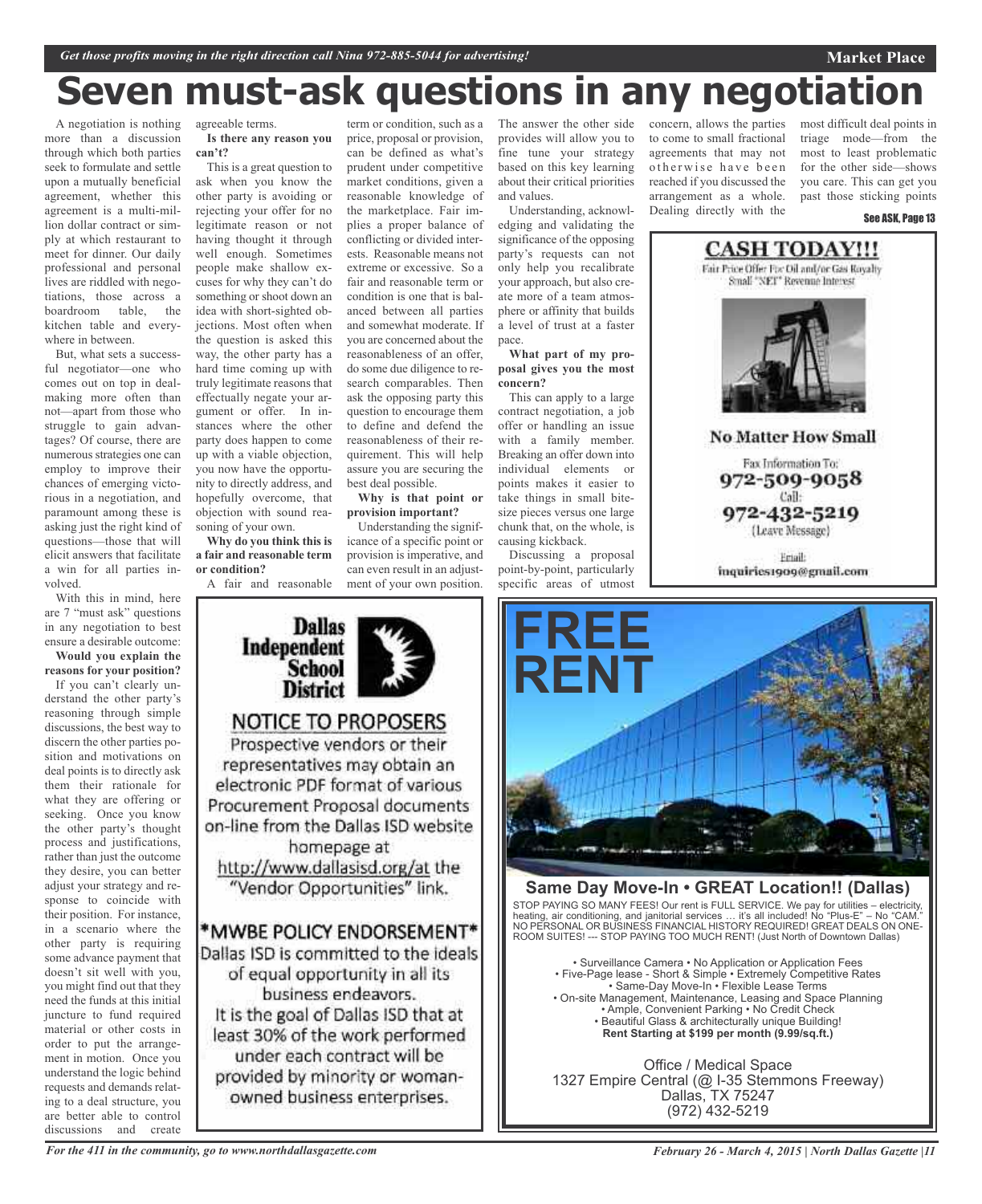# **DCMA provides skills grant to Richland College**

Seven members of the Dallas County Manufacturers' Association (DCMA) are partnering with Richland College to provide job training using a \$629,602 Skills Development Fund grant from the Texas Workforce Commission (TWC). The grant will be used to provide custom training to 334 incumbent workers in mechanical and electrical processes, computerized systems, machine programming, manufacturing blueprints, automated systems operation, and hydraulic, pneumatic and electrical systems.

# **TISEO PAVING COMPANY**

419 E. Hwy. 80, Mesquite, TX 75150 Tel: (972) 289-0723 Fax (972) 216-5637 www.tiseopaving.com

Performing Concrete Street Paving in the Metroplex Area We Accept Subcontracting Bids For All Public Works Projects in the Dallas Area. We Are Accepting Applications for Con-

crete Mixer Drivers and Heavy Equipment Mechanics

**Equal Opportunity Employer** 

### **Greater Irving-Las Colinas Chamber of Commerce** 5201 N. O'Connor Blvd.,

**Iglesia Santa** 2601 S. MacArthur

> **The Chateau on Wildbriar Lake** 1515 Hard Rock Rd

**Bombay Sizzlers** 397 East Las Colinas Blvd, Ste. 180

**Le Peep** 4835 N. O'Connor Blvd.

Drive

**Taqueria El Tacazo** 1150 W. Pioneer Drive **Capistrano's Café &**

**Catering** 4650 W. Airport Frwy

**Empress of China** 2648 N. Beltline Rd.

**The Spirit Grille** 4030 N. MacArthur Blvd #112

**El Rancho Restaurant** 1210 E. Irving Blvd

> **504 Salon** 3414 W. Rochelle

**Irving YMCA** 220 W. Irving Blvd

**Mitchell's Barbershop** 4020 N. Beltline Rd

**Roy's Pawn Shop** 635 E. Irving Blvd

Ste. 100

**Marie de Guadolupe**

**Mattito's Tex Mex** 1001 MacArthur Park

> **Irving Islamic Center Valley Ranch - Valley** 9940 Valley Ranch Pkwy

**Irving Salvation Army**

1140 E. Irving Blvd **Antioch Christian**

> **Church** 2043 W. Walnut Hill Ln

> > **Center** 300 Pamela Drive **Lively Pointe Youth Center** 909 N. O'Connor Rd

**Lee Park Recreation**

**Evergreen Missionary Baptist Church "The Green"** 3329 Country Club West

**Ranch Masjid**

W.

**Mustang Park Recreation Center** 2223 Kinwest Pkwy

**Northwest Park Recreation Center**

2800 Cheyenne St.

**Austin Recreation Center** 825 E. Union Bower Rd. **Houston Recreation Center<br>.3033 Country Club Rd** 

**Senter Park Recreation Center** 907 S. Senter Rd

**American community as a whole.**

**Hey Irving, Pick Us Up!**

**You can find a copy of the North Dallas Gazette at any one of these fine businesses and organizations. Be sure to pick up a copy every week to stay on top of the issues important to the Irving area in particular and the DFW African**

> **Cimarron Park Recreation Center**

201 Red River Trail **Georgia Farrow**

**Recreation Center** 530 Davis Street **Heritage Senior Center**

200 Jefferson Street **iRealy Office Building** 320 Decker Drive

> **Irving Hispanic Chamber of Commerce** 135 S. Jefferson

> > **Irving City Hall** 825 W. Irving Blvd

**Irving Public Library** 801 W. Irving Blvd

**Evergreen Baptist Church** 3329 W. Country Club Drive

**Po' Boys Restaurant** 4070 N. Beltline Rd. Ste. 100

**Girl Friends Africa** 4070 N. Beltline Rd. Ste. 134

**VW Barbership** 4070 N. Beltline Rd. Ste. 143

**Northlake College** 2000 College Blvd Bldg. A

**Shady Grove CME Church** 3537 E. Gilbert Road **Emmanuel Baptist Missionary Church** 511 Gilbert Road **Ben Washington Baptist Church** 3901 Frisco Ave

**Shepherd Church** 615 W. Davis

**West Irving C.O.G.I.C.** 4011 Conflans Road **Bible Way Baptist Church** 4215 N. Greenview Dr.

**Strictly Business** 4159 W. Northgate

**Washateria** 3712 Cheyenne Street **New Life Ministries** 3706 Cheyenne Street **Elisha Mane Attractions** 3704 Cheyenne Street **Bear Creek Community Church** 2700 Finley Rd.

**Antioch Christian Church** 2041 West Walnut Hill

**Kasbah Grill** 2851 Esters Rd

**Fresh Food Store** 4020 W. Northgate Drive

> **Lee's Catfish** 1911 Esters Road

**Danal's Mexican Restaurant** 508 N. O'Connor Rd

**Fred's Pit Barbecue** 808 E. Irving Blvd

**Gary's Barbershop** 2117 Story Rd.

**African Village Restaurant** 3000 N. Beltline Rd

**New Look Barbershop** 3317 Finley Rd.

**Irving Arts Center** 3333 N. MacArthur #200

# CADNET/NORTH DALLAS GAZETTE **National and Local Classified Advertising Network**

To advertise call 972-509-9049 Email (ad for quote) opportunity@northdallasgazette.com

# Autos Wanted

TOP CASH FOR CARS, Any Car/Truck, Running or Not. Call for INSTANT offer: 1-800-454-6951

Health & Fitness VIAGRA 100MG and CIALIS 20mg! 50 Pills \$99.00 FREE Shipping! 100% guaranteed. CALL NOW! 1-866-312-6061

VIAGRA 100mg, CIALIS 20mg. 40 tabs +10 FREE, \$99 includes FREE SHIPPING. 1- 888-836-0780 or Metro-

Meds.net

Now? Lowest Down Payment - Canceled? State Letter? Accidents? Tickets? DUI? Instant

**Insurance** 

RECT.COM 1-800-231- 3603

## **Miscellaneous**

Make a Connection. Real People, Flirty Chat. Meet singles right now! Call LiveLinks. Try it FREE. Call NOW: 1- 888-909-9905 18+.

ing at \$19.99/month (for 12 mos.) & High Speed Internet starting at \$14.95/month (where available.) SAVE! Ask About SAME DAY Installation! CALL Now! 1- 800-615-4064

AIRLINES ARE HIRING for those with FAA certification. Financial aid if qualified - Job placement assistance. Get the A&P training at Aviation Institute of Maintenance 866-453-6204

DISH TV Retailer. Start-DISH TV Starting at

\$19.99/month (for 12 mos.) SAVE! Regular Price \$34.99 Ask About FREE SAME DAY Installation! CALL Now! 877- 477-9659

!!OLD GUITARS WANTED!! Gibson,Martin, Fender, Gretsch. 1930-1980. Top Dollar paid!! Call Toll Free 1- 866-433-8277

CASH FOR CARS, Any Make or Model! Free Towing. Sell it TODAY. Instant offer: 1-800-864- 5784

# Real Estate

20 Acres. \$0 Down, \$128/mo. Owner financing.Money Back Guarantee. Near El Paso, TXBeautiful Mountain views FREE color brochure 800-939-2654

# Wanted to Buy

CASH PAID- up to \$25/Box for unexpired, sealed DIABETIC TEST STRIPS. 1-DAYPAY-MENT.1-800-371-1136

Wants to purchase minerals and other oil and gas interests. Send details to P.O. Box 13557 Denver, Co. 80201

*ADVERTISE to 10 Million Homes across the USA! Place your ad in over 140 community newspapers, with circulation totaling over 10 million homes. Contact Independent Free Papers of America IFPA at d a n i e l l e b u r n e t t ifpa@live.com or visit our website cadnetads.com for more information.*

Reader Advisory: the National Trade Association we belong to has purchased the following classifieds. Determining the value of their service or product is advised by this publication. In order to avoid misunderstandings, s vertisers do not offer employment but rather supply the readers with manuals, directories and other materials designed to help their clients establish mail order selling and other businesses at home. Under NO circumstance send any money in advance or give the client your checking, license ID, or credit card numbers. Also beware of ads that claim to guarantee loans regardless of credit and note that if a credit repair company does business o phone it is illegal to request any money before delivering its service. All funds are based in US dollars. 800 numbers may or may not reach Canada.

Need Car Insurance Coverage! INSUREDI-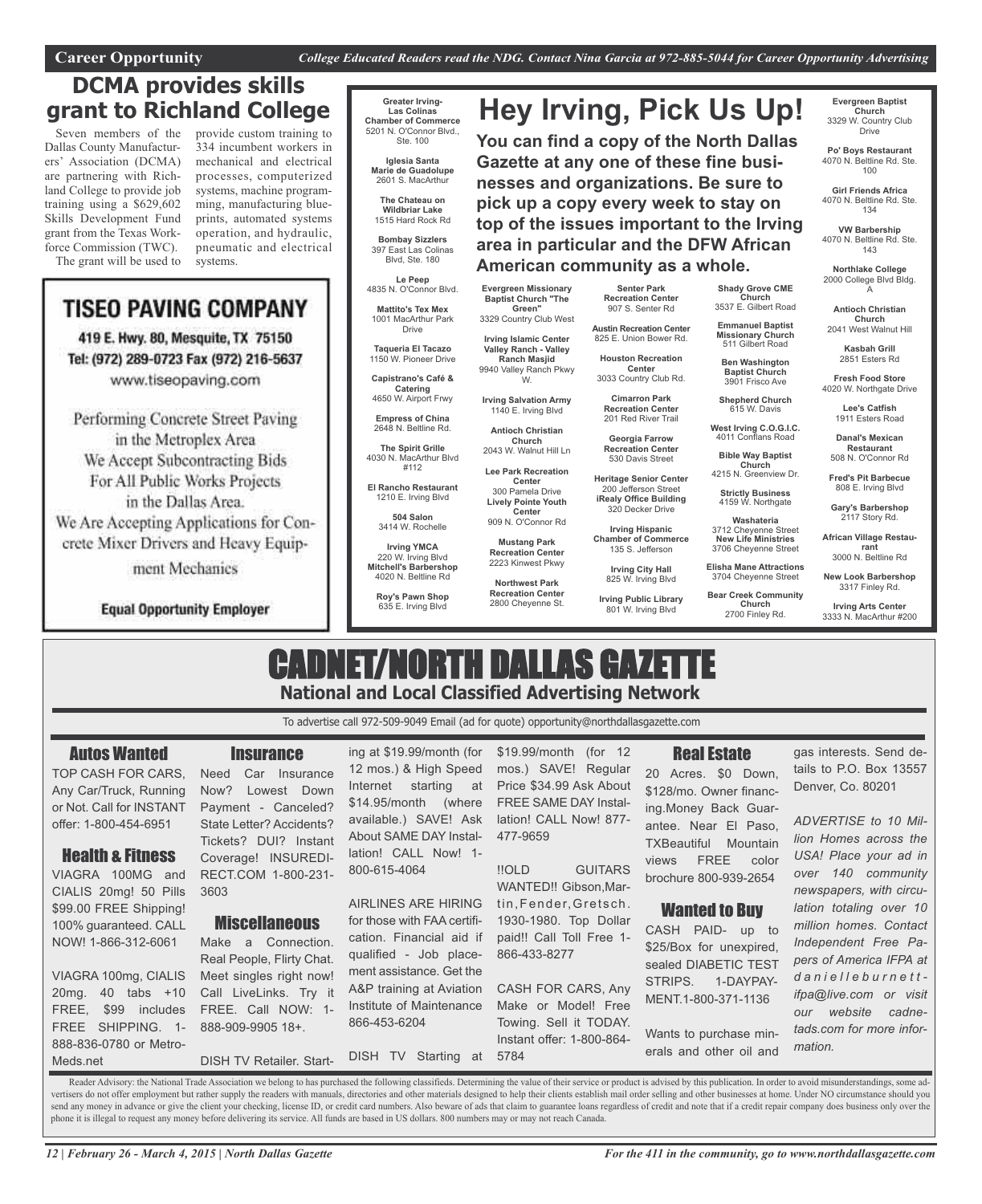# *On a quest for qualified candidates? Contact Nina Garcia at 972-885-5044* **Career Opportunity**

# **Powerful book on mentoring features real-life short stories**

Los Angeles, CA — In recognition of Black History Month, Barbara A. Perkins, releases The Magic of Mentoring: Pearls of Wisdom, a collection of short stories written by 47 Pearls (contributors) who believe as she that mentoring is the key to success for young people today.

Perkins comments,

"Every child deserves to be mentored. Every child deserves to feel protected and nurtured. Every child deserves to feel that they have a chance at doing and being something great in life. Sadly, this is not our reality."

In planning and researching for this book, Perkins learned that a 16 inch neck-

# **STEM,** continued from Page <sup>6</sup>

tively locked into the lowest rungs of the occupational ladder."

The majority of poor children don't know enough words or have enough math skills when they start kindergarten and confronted with less experienced teachers and limited resources are ill-equipped for Algebra, a prerequisite for higher-level math courses, by the time they reach the 8th grade.

Some states failed to provide minority students access to those high-level math and English courses altogether.

"In 2013, there were 11 states where not one Black student took the Advanced Placement (AP) computer science exam, which allows high school students to earn college credit: Alaska, Idaho, Kansas, Maine, Mississippi, Montana, Nebraska, New Mexico, North Dakota, Utah, and Wyoming," stated the report. "Nearly 20 percent of African-American high

# **ASK,** continued from Page <sup>11</sup>

and greatly expedite the entire process.

## **What documentation or proof do you have to validate your position?**

You may have heard the adage "Trust but Verify." It's important to know that what is being presented is 100% factual. The best way to determine authenticity is by verifying the facts through documentation that validates what is being presented. A trusting nature will not serve you well in a negotiation where decisions are being made based on certain claims. It's imperative to secure documentation to back up applicable assertions. And, while cliché, it's often true: if it sounds too good to be true, it probably is. There is an important place for skepticism in a negotiation in that it'll fuel your need for verification prior to officiating an agreement or signing on the dotted line. Once that ink is dry, undoing a deal, however disingenuous, is far more difficult and quite unpleasant. **What else do you think I should know?**

After you've asked all of the questions you intended and can't think of any other, but you still want to ensure you have thoroughly vetted the arrangement, asking this question may induce some other points that you haven't uncovered or considered through prior discussions and the negotiation process. There could be something you don't know that, once revealed, might actually change your way of thinking, what you are seeking, or the strategy you originally started with.

In any negotiation, however large or small, direct communication with open ended questions is vital. People often don't ask such questions because they fear rejection or how they will be perceived. Even asking just these 7 powerful questions above will help ensure that the agreement you reach is not only in your best interest, but also fair

high school that does not offer any AP courses." The report included a

school students attend a

lace requires 47 matching pearls. She discovered that expert pearl processors culls 10,000 pearls to find 47 that are considered a match. It is a highly specialized skill to find matching pearls for one strand. There are many types of pearls, however Perkins, the originator selected the Tahitian Pearl or the Black Pearl as it is most

number of policy proposals and necessary actions for federal, state, and local lawmakers as well the private sector and philanthropic groups designed to encourage diversity in STEM careers and to raise the awareness of opportunities in STEM in the Black community. Those proposals included provided access to STEM courses as early as elementary school, investing more resources into

and reasonable for all in-

*Veteran negotiation and contracts expert Eldonna Lewis-Fernandez, author of "Think Like a Negotiator," has over 30 years of experience crafting killer deals both stateside and internationally, many in excess of \$100 million. She's currently the CEO of Dynamic*

volved.

often called. The Tahitian Pearl is a rainbow of colors which make them a prized possession with additional qualities such as luster, pure surface, clean and without blemishes, great shape and perfect size.

The 47 Pearls (contributors) of The Magic of Mentoring: Pearls of Wisdom are a match as they are rare

training teachers, developing technical job programs for an evolving workforce, and asking business and industry leaders to collaborate with colleges to make sure that students are gaining skills to fill vacant STEM jobs.

The report noted that, "The President's Council of Advisors on Science and Technology (PCAST) warned that 300,000 or so college students graduating each year with bachelor's and associate's degrees in STEM fields is one million off the mark

*Vision International—a specialized consulting and training firm that helps individuals hone negotiation skills—as well as a nationally regarded keynote speaker, session leader and panelist on the Art of Ne g o t i a t i o n .El d o n n a may be reached online at www.ThinkLikeANegotia-*

individuals living their lives in service and following their heart and passion for our most prized possessions, our children. They each share their personal journeys on how their lives were changed for the better because of mentoring. The Pearls know firsthand about the overwhelming need to find perfect matches for children in cities across this

The Department of Education launched The Equity and Excellence Commission, in an effort to eliminate the racial and socioeconomic disparities in education.

That group recommended ensuring high-quality early learning programs for lowincome students, distributing highly effective teachers equitably, incentivizing the development of racially and socioeconomically diverse schools, and strengthening parent engagement programs.

The Leadership Confer-

nation in need of all the benefits that positive mentoring will bring to their lives.

Jacqueline Castillo, President of Legacy Ladies, Inc., recognizes her Mom as being her first mentor "Mother was that consistent role model in my life. 'You can be anything you want to be, just put your mind to it'.

ence report said that it's time for the United States to the examine the pressures that squeeze minority children out of the STEM pipeline and to accelerate the reforms that work to close the opportunity and achievement gaps.

"STEM education isn't merely a new feel-good fad," stated the report. "It is now – and will continue to be – the backbone of our dynamic and constantly changing world. And it's critical that we make sure that it's equally available to every child."

**GARLAND Attention Suppliers of Goods,**

**Services and Construction Review Competitive Opportunities at**

**www.bidsync.com**

**www.garlandpurchasing.com 972-205-2415**



Accepting Applications and Testing for

**CITY OF ALLEN** 

*tor.com.*

**Police Officer -Recruit**

# **Police Officer - TCOLE Certified**

For more information and to apply: www.cityofallen.org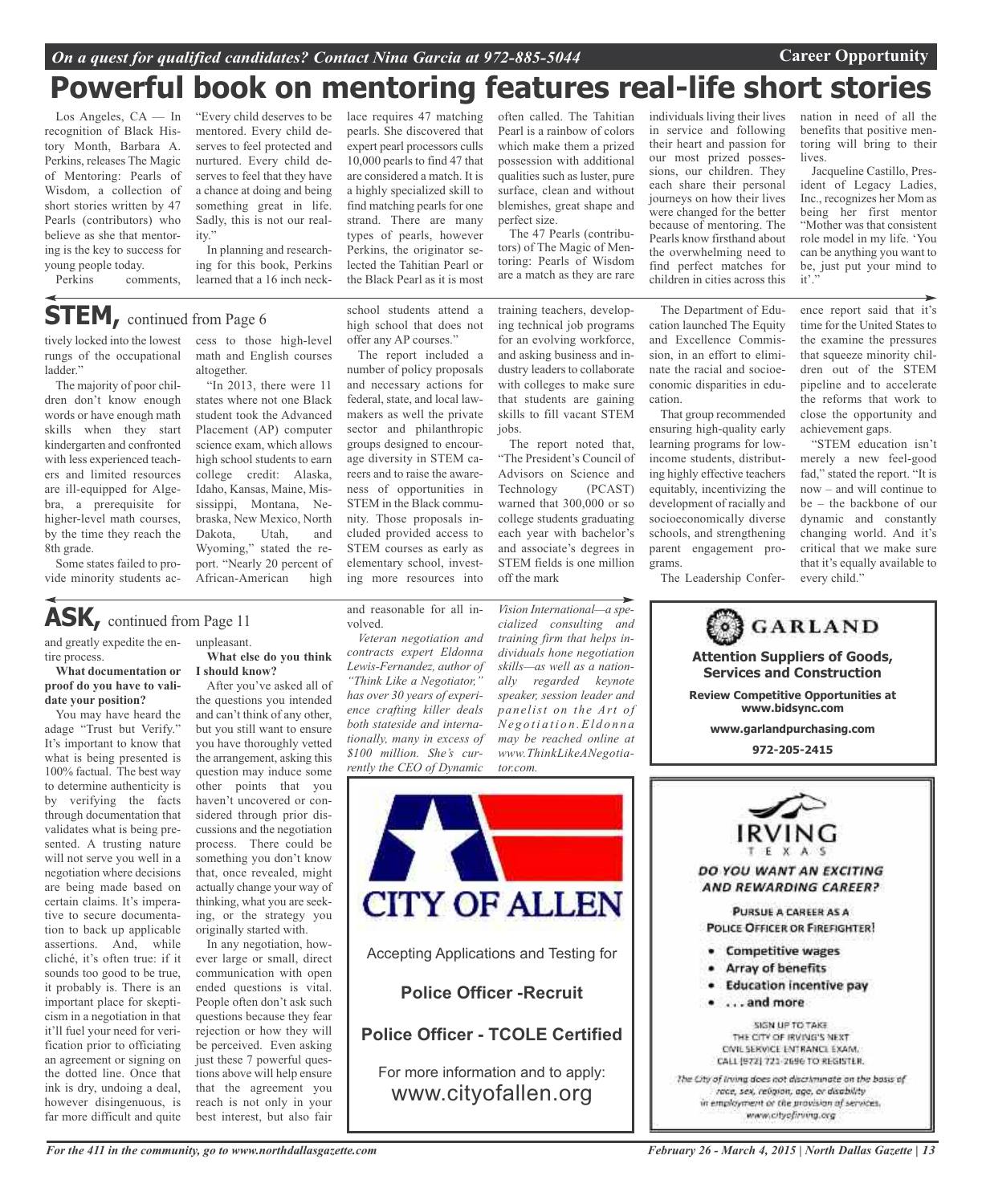## **AVENUE F CHURCH OF CHRIST IN PLANO**

## **Mondays – Fridays**

Call 972-423-8833 for AF-FECT, Inc. or email: AF-FECTxInc@aol.com for counseling services, resources and assistance for job readiness and training programs for individuals.

## **March 1**

Join us this Sunday at 8 a.m. for our praise and worship services, God will bless you. And don't forget to come back for our Iglesia de Cristo Services (the Word of God in Spanish.)

## **March 4, 9:30 a.m.**

You're invited to join us for Bible study as we worship and praise God for His blessings.

Prepare to be encouraged by God's plan to grow.

Brother Ramon Hodridge, Minister of Education 1026 Avenue F Plano, TX 75074 972-423-8833 www.avefchurchofchrist.org

## **BETHEL BIBLE FELLOWSHIP CARROLLTON**

 $\mathcal{L}_\text{max}$  and  $\mathcal{L}_\text{max}$  and  $\mathcal{L}_\text{max}$ 

## **March 1**

You're invited to our Sunday Morning "Prayer and Meditation" followed by Morning Worship Service at 10 a.m. See what God is doing through and with us; you will be blessed. We will also have some Black History facts to share with you.

## **March 4, 7 p.m.**

Join us in Wednesday's Prayer and Bible Study Class with Senior Pastor Dr. Woodson and/or Associate Pastor Brenda Patterson teaching on the subject of Spiritual Warfare. These are Hot Topics in Winter Months. We will learn what God says about critical issues and topics through the study of His word. Come and be blessed by God.

Dr. Terrance Woodson, Senior Pastor 1944 E. Hebron Parkway Carrollton, TX 75007 972-492-4300 www.bethelbiblefellowship.org

## **CHRIST COMMUNITY CHURCH IN RICHARDSON**

 $\mathcal{L}_\text{max}$  , which is a set of the set of the set of the set of the set of the set of the set of the set of the set of the set of the set of the set of the set of the set of the set of the set of the set of the set of

## **March 1, 8:45 a.m. And 11 a.m.**

You're invited to our Morning Services as we worship, honor and praise God for His blessings. Our February Month Series is "Being Wired for Sex."

### **March 4**

Join us at 12 Noon with Rev. Viveca Potter teaching on the Word of God; come back at 6:45 for Corporate Prayer and stay for Senior Pastor Autry at 7:30 p.m. teaching the Word of God. Our youth will come for Food and Fellowship at 7 p.m. followed by Bible Study at 7:30 p.m. and Tutoring/Homework Assistance at 8 p.m.

Dr. Terrence Autry, Senior Pastor 701 Centennial 972-991-0200 Richardson, TX 75081 www.Christcommunityrichardson.org

## **FELLOWSHIP CHRISTIAN CENTER CHURCH IN ALLEN "The Ship"**

 $\mathcal{L}_\text{max}$  and  $\mathcal{L}_\text{max}$  and  $\mathcal{L}_\text{max}$ 

## **Monday – Friday 9 a.m.-1 p.m.**

TheShip3C's Prayer Lines for those that are in need are 972-649-0566 and 972-649- 0567 or they may be submitted via email to: prayerline@theship3c.org

### **March 1**

Join us this Sunday for our praise and worship services at 9:30 a.m. followed by Morning Services at 1550 Edelweiss Drive in Allen and bring someone with you; you will be blessed.

### **March 4**

You're invited to our Wednesday's 12 Noon-Day Live Prayer and Bible Study and/or our Wednesday Night Live Prayer and Bible Study at 7 p.m. to learn more about God's Word at the Joycie Turner Fellowship Hall, 200 W. Belmont Drive in Allen. Be encouraged by God's plan for your maturity and His glory; and most of all, be prepared to grow.

Dr. W. L. Stafford, Sr., Ed.D. Senior Pastor 1550 Edelweiss Drive In Allen for Sunday Morning Worship. Admin. Building Address Is 200 W. Belmont Drive Allen, TX 75013 972-359-9956 www.theship3c.org

## **BIBLE WAY COMMUNITY BAPTIST CHURCH**

 $\overline{\phantom{a}}$  , and the set of the set of the set of the set of the set of the set of the set of the set of the set of the set of the set of the set of the set of the set of the set of the set of the set of the set of the s

**March 1, 7:35 a.m.** Join us this Sunday for our praise and worship services and receive a blessing from God.

### **March 4, 7 p.m.**

You're invited to our Wednesday Bible Study to learn more about God's word and how it can lead and guide you.

Dr. Timothy Wilbert, Pastor 4215 North Greenview Drive Irving, TX 75062 972-257-3766 www.biblewayirving.org

## **MT. OLIVE CHURCH OF PLANO (MOCOP)**

 $\overline{\phantom{a}}$  , and the set of the set of the set of the set of the set of the set of the set of the set of the set of the set of the set of the set of the set of the set of the set of the set of the set of the set of the s

**March 1** Join us in Sunday School at 8:30 a.m.; stay for our Sunday prayer at 9:30 a.m. and our Worship Service at 10 a.m.

**March 4, 7 p.m.** You're invited to our Wednesday's Bible Study; you will learn what God has to say to us. Come to be encouraged by

God's plan for your spiritual growth and His glory.

Pastor Sam Fenceroy Senior Pastor 300 Chisholm Place Plano, TX 75075 972-633-5511 www.mocop.org  $\mathcal{L}=\mathcal{L}^{\mathcal{L}}$  , where  $\mathcal{L}^{\mathcal{L}}$  , we have the set of the set of the set of the set of the set of the set of the set of the set of the set of the set of the set of the set of the set of the set of the set of

# **NEW MOUNT ZION BAPTIST CHURCH**

**March 1** You're invited to join us for Early Morning Services at 7:30 a.m., followed by Sunday School at 9 a.m. and Morning Worship at 10:30 a.m.

### **March 4** Join us for Wednesday's

Bible Study and learn what

God has to say to us. Dr. Tommy L. Brown Senior Pastor 9550 Shepherd Road Dallas, Texas 75243 Phone: 214-341-6459 www.nmzb.org

> **SHILOH MBC IN PLANO**

 $\mathcal{L}=\mathcal{L}^{\mathcal{L}}$  , where  $\mathcal{L}^{\mathcal{L}}$  , we have the set of the set of the set of the set of the set of the set of the set of the set of the set of the set of the set of the set of the set of the set of the set of

**March 1, 8 a.m. and 11 a.m.** Come and worship with us this Sunday. God will greet us and bless us with words of wisdom as He leads and guide us in all truth and righteousness.

**March 4, 7 p.m.** You're invited to our Wednesday's Bible Study to learn more about God's Word. Come and be encouraged by God's plan for your maturity and growth; and, it's all for His glory.

Dr. Isaiah Joshua, Jr. Senior Pastor 920 E. 14th Street Plano, TX 75074 972-423-6695 www.smbcplano.org

### **THE INSPIRING BODY OF CHRIST CHURCH**

 $\mathcal{L}$  , and the set of the set of the set of the set of the set of the set of the set of the set of the set of the set of the set of the set of the set of the set of the set of the set of the set of the set of the set

**March 1, 7:30 and 11:30 a.m.** You're invited this Sunday

to our praise and worship service as we honor and magnify God's Holy name; and receive a blessing from Him.

## **March 4, 7 p.m.**

Join us in Monday School as we learn what God has to say to us.

### **March 6, 7 p.m.**

All men are invited to join

Pastor Rickie Rush 7701 S Westmoreland Road

us for Men's Fellowship night. What is God saying to us?

Dallas, TX 75237 972-372-4262 www.Ibocchurch.org



# 2001 Kelly Boulevard in

Carrollton. Hear about the Tarpley's owning the first Model-T Ford in the area. Prominent Black landowners, the Tarpley's, Heads, Rainwaters and other Black families in the local area.

**IRS Problems?** 



*For the 411 in the community, go to www.northdallasgazette.com*

## **Church Happenings www.NorthDallasGazette.com**

**METROCREST BLACK HISTORY PROGRAM**

### **This Saturday, February 28, 2 p.m.**

Join Carrollton City Hall; Carrolton-Farmers Branch I.S.D.; Christ Community Connection, Inc. and Farmers Branch City Hall in celebrating Black Trailblazers of the Metrocrest cities. There will be speeches, songs, skits and much more at Ted Polk Middle School,

Call Pastor Sam<br>Every Sun: 9:00pm-10:00pm<br>KWRD 100.7 FM THE WORD Listen to Pastor Serr  $-5.30$ pm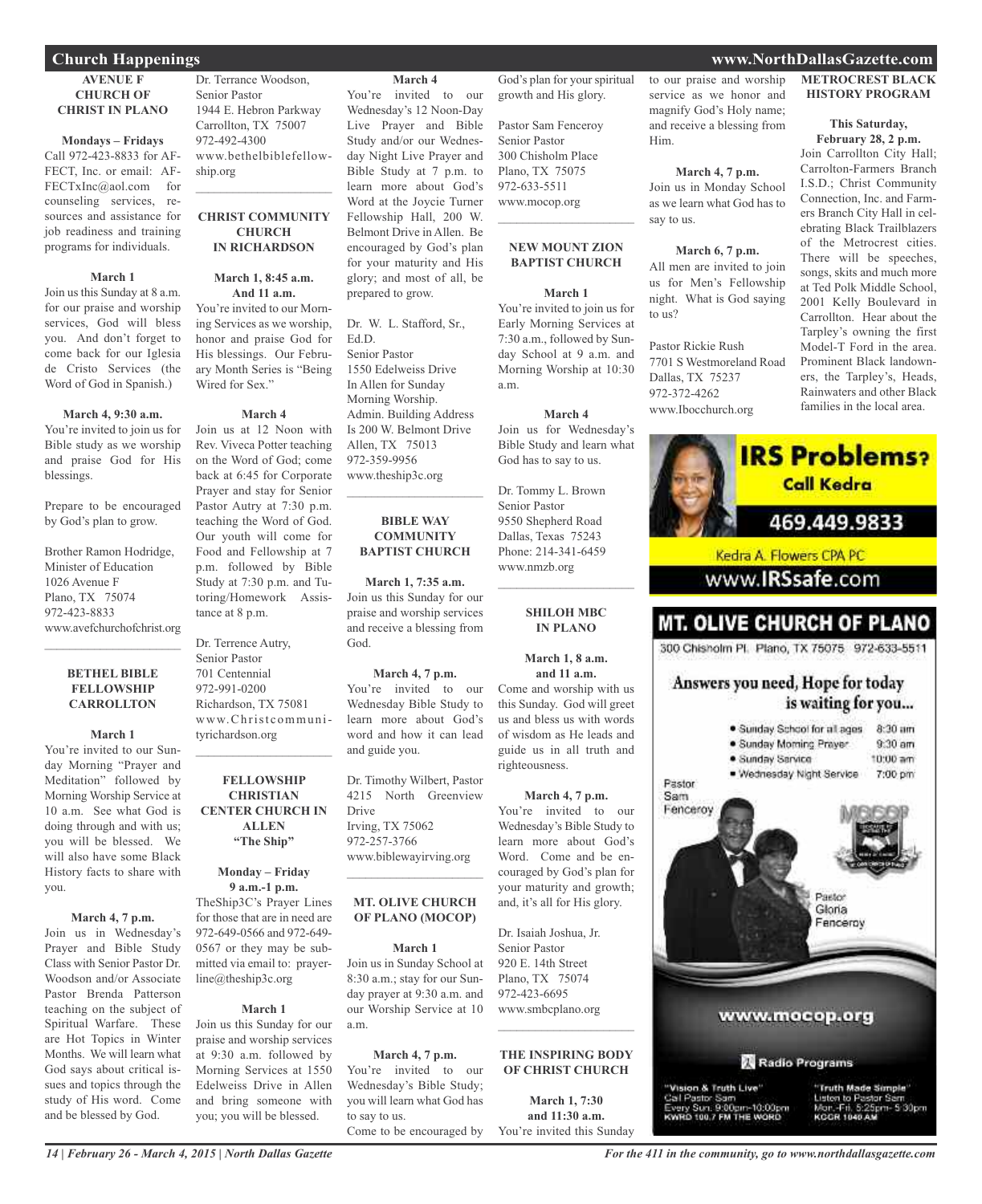# **It's still Black History Month...**



*Send email to: businessoffice@ northdallasgazette.com to sign up for Sister Tarpley's weekly electronic newsletter.*

2015 theme: "A Century of Black Life, History, and Culture." This week I will highlight Robert Tanner Freeman, D.D.S. Dr. Freeman was the first professionally trained Black dentist in the United States in 1869.

Freeman was born in Washington DC in 1846. He was the son of slaves who had bought their freedom in the 19th century. Historical records are unclear but they probably adopted the surname Freeman in response to their transition, from slaves to "free men."

In the very early days, many dentists learned their profession, truthfully, more properly thought of as a trade at that time, as apprentices and laboratorians. This "preceptorial system" was criticized by those who believed that theory, as well as practice, was vital in the education of a dentist.

The first three formal dental schools created in response to this need were the

Baltimore College of Dental Surgery founded in 1840, the Ohio College of Dental Surgery founded in 1845, and the Michigan School of Dentistry.

These were all standalone schools, however, the medical schools and universities of the time refused to let dentistry become a part of their curriculum. They viewed dentistry as a trade rather than a profession requiring a university-based education.

Yet, it eventually became apparent that the public would best be served by making formal dental education part of the university system and on the same level as medical schools.

The first university-based dental school in the United States was Harvard Dental School, founded in 1867. Two other dental schools soon opened.

Robert Tanner Freeman had a strong interest in the health professions, and he sought work as a dental assistant and clerk from Dr. Henry Bliss Noble, his white dentist who tutored Freeman and encouraged him to pursue his own career in dentistry.

Dr. Noble hired Freeman to work in his office in the 1500 block of Pennsylvania Avenue in Washington, DC.

At this time it is estimated that there were a total of 120 Black dentists in the entire United States.

Dr. Noble encouraged Freeman to pursue a dental career, pointing out that Freeman would be in a better position to help alleviate human suffering and serve the dental health needs of his fellow Black people.

Freeman applied to two of the independent dental schools. He was rejected on racial grounds. Dr. Noble set about the process of lobbing his colleagues for them

to accept Freeman in the first class of their new school, at the age of twentyone and Harvard's Dental School inaugural class of sixteen.

On May 18, 1869, Dr. Freeman, became the first Black graduate of a U.S. dental school in history. After graduating from Harvard in 1869, Dr. Freeman returned to Washington, D.C.

He became a pillar in the D.C. Black community because of his commitment to mentoring other Black youth interested in the medical profession.

Dr. Freeman's death in 1873 at 24, came only four years after dental school. He contracted one of the water-borne diseases so common at that time, most probably cholera; and, the American Civil War ended four years before his graduation.

Dr. Freeman's career also began a distinguished legacy for his family. His grandson, Robert C. Weaver, Ph.D., became the country's first Black presidential cabinet member, serving as Lyndon B. John-

Inspiring Body o

son's Secretary of Housing and Urban Development.

It has been said that the success of Dr. Weaver probably would not have happened without a small group of dentists listening to a few influential members who stood up for something that must have been exceedingly unpopular at the time.

It is also interesting and inspiring that the decisions of a relatively small circle of people in the 1860s could come down through time and influence a choice at the

Christ CDX

riot S. Westman Idult 16.

See TARPLEY, Page 16



*Robert T. Freeman, D.D.S.*



*KHVN 970 AM Sunday Mornings*





Mid-week: Wednesday at 7:00 p.m. Youth Church: Every 3rd, 4th, and 5th Sunday at 10:45 a.m. AWANA: Wednesday at 6:30 p.m. Contact Information: 972-423-6695 www.smbcplano.org